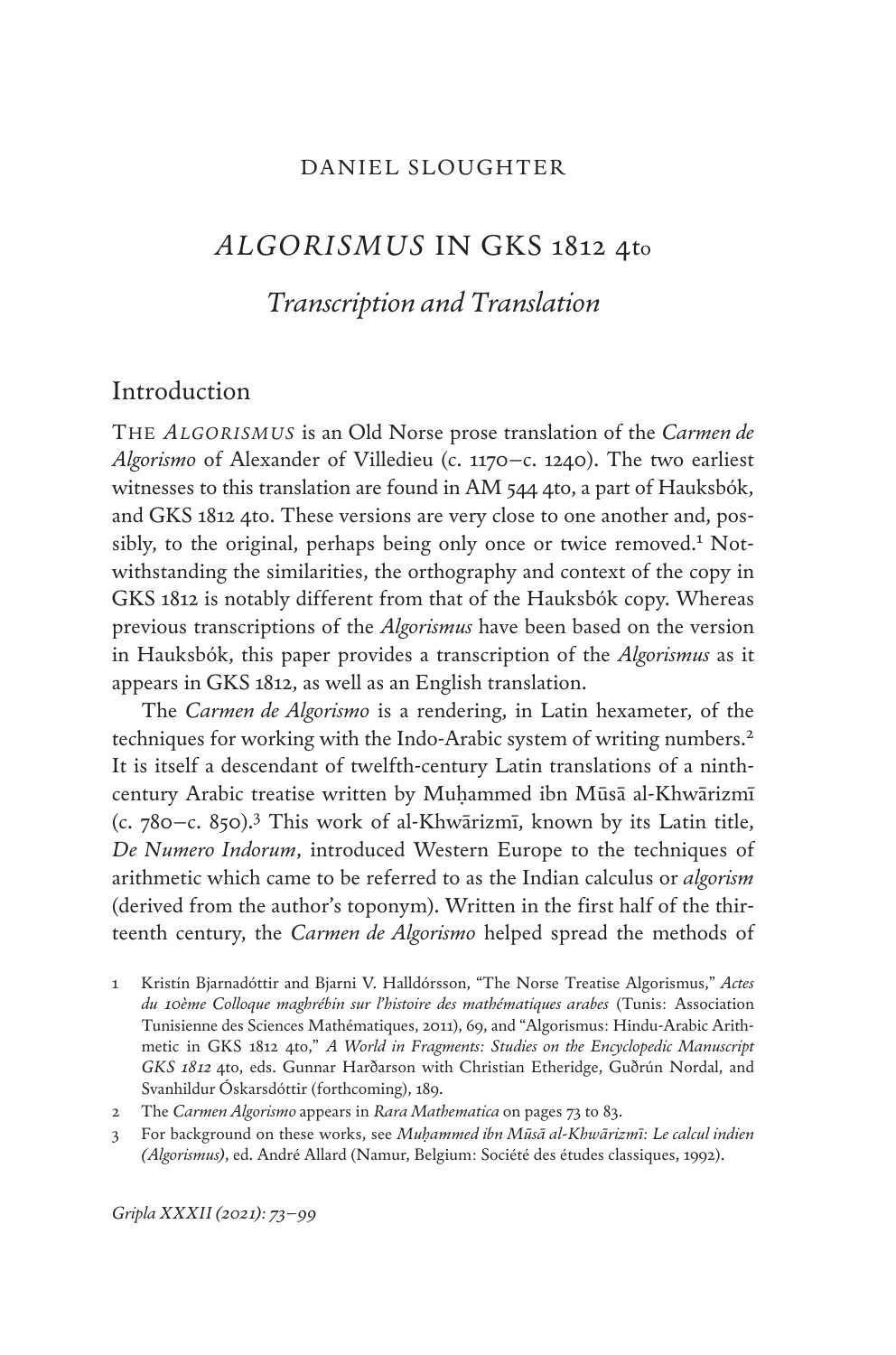the Indian calculus widely throughout Western Europe.4 It describes the methods, or algorithms, for the operations of addition, subtraction, duplation (that is, the doubling of a number), mediation (that is, the halving of a number), multiplication, division, and the extraction of both square and cube roots. To this the Old Norse *Algorismus* adds a section on a geometric progression between the cubes 8 and 27, connecting the sequence 8, 12, 18, 27 with the four elements of earth, water, air, and fire. The latter is an echo of a theme which dates back to at least the *Timaeus* of Plato. Although widely discussed in neoplatonic writings during late antiquity, as well as during the revival of platonism in the High Middle Ages, the connection between this geometric progression and the four elements has not been found in any other known versions of the Indian calculus.5

Numerous scholars have analyzed the text of the Old Norse *Algorismus* and, in particular, explicated the algorithms which it presents. Although similar to our modern methods for arithmetic, the presentation of these algorithms in the *Algorismus*, typically given without examples, is often obscure. In recent years, Kristín Bjarnadóttir and Bjarni V. Halldórsson have written extensively on the text itself and comparisons between the manuscripts in which it appears,<sup>6</sup> Otto Bekken has written on the historical and educational value of studying old arithmetical texts such as the *Algorismus*, 7

- 4 Suzan Rose Benedict, *A Comparative Study of the Early Treatises Introducing into Europe the Hindu Art of Reckoning* (Concord: The Rumford Press, 1914), 12; André Allard, "The Influence of Arabic Mathematics in the Medieval West," *Encyclopedia of the History of Arabic Science*, ed. Roshdi Rashed, vol. 2 (London: Taylor & Francis, 1996), 523–24.
- 5 See, for example, William of Conches, *Guillelmi de Conchis: Glosae Super Platonem*, ed. Édouard A. Jeaneau (Turnhout: Brepols, 2006), 110–11. For a discussion of the sequence itself in the context of the Indian calculus, without reference to the four elements, see, for example, *Petri Philomeni de Dacia in Algorismum Vulgarem Johannis de Sacrobosco Commentarius*, ed. Maximilianus Curtze (Copenhagen: A. F. Høst & Fil. Bibliop. Reg., 1897), 74–75. For a more recent edition, see Petrus de Dacia, *Petri Philomenae de Dacia et Petri de S. Audomaro Opera quadrivialia*, ed. Fridericus Saaby Pedersen (Copenhagen: Societas Linguae & Litterarum Danicarum, 1983).
- 6 See, for example, Kristín Bjarnadóttir and Bjarni V. Halldórsson, "Ritgerðin Algorismus – samanburður handrita," *Vísindavefur: Ritgerðasafn til heiðurs Þorsteini Vilhjálmssyni sjötugum 27. september 2010* (Reykjavík: Hið íslenska bókmenntafélag, 2010) and "Algorismus: Hindu-Arabic Arithmetic."
- 7 See, for example, Otto B. Bekken, "Algorismus of 'Hauksbók': An Old Norse Text of 1310 on Hindu-Arabic Numeration and Calculation" (Agder: Agder distriktshøgskole, 1986).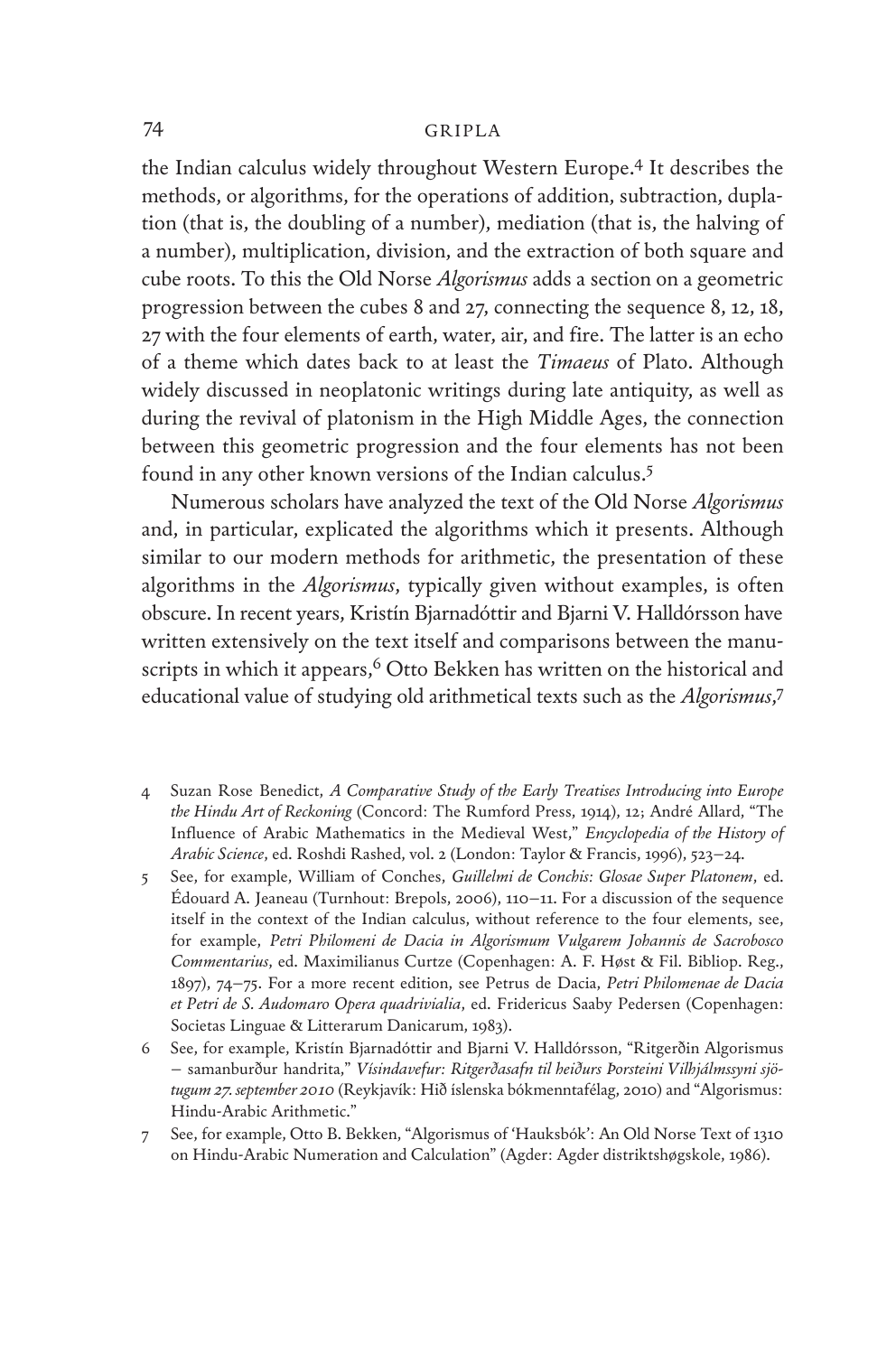and Abdelmalek Bouzari has detailed the origins of the Indian calculus and its path from Baghdad to Iceland.8

# The Manuscripts

A complete copy of the *Algorismus* appears in three manuscripts: in addition to the copies in GKS 1812 4to, folios 13v–16v, and AM 544 4to, folios 90r–93r, there is a copy in AM 685 d 4to, folios 24v–29r. A fragment of the text appears in AM 736 III 4to, folios 4r–4v, as well. AM 544 may have been copied between 1306 and 1308.9 GKS 1812 is a composite manuscript. Written over a length of time stretching from the twelfth to the fourteenth centuries, it consists primarily of computational and related texts, along with maps, diagrams, and illustrations.10 It is traditionally divided into four sections, each identified with a different scribe. The section which contains the *Algorismus* has been dated to the latter part of the first half of the fourteenth century and so is not much younger than the Hauksbók copy.<sup>11</sup> The other two copies are significantly younger: AM 685 d is most likely from the second half of the fifteenth century,<sup>12</sup> and AM 736 III is thought to be from the middle of the sixteenth century.13 Kristín Bjarnadóttir and Bjarni V. Halldórsson have argued that the copies of the *Algorismus* in AM 544 and GKS 1812 are only once or twice removed from the same original, while the copies in AM 685 and AM 736 are drawn in part from the same stem but are significantly further from the original.<sup>14</sup>

- 8 Abdelmalek Bouzari, "The Calculus of Al-Khwārizmī," *A World in Fragments: Studies on the Encyclopedic Manuscript GKS 1812 4to*.
- 9 Gunnar Harðarson and Stefán Karlsson, "Hauksbók," *Medieval Scandinavia: An Encyclopedia*, eds. Phillip Pulsiano and Kirsten Wolf (New York: Routledge, 2016), 271–72.
- 10 Gunnar Harðarson, "Medieval Encyclopedic Literature and Icelandic Manuscripts," *A World in Fragments: Studies on the Encyclopedic Manuscript GKS 1812 4to*, 27–29.
- 11 Haraldur Bernharðsson, "Scribes and Scribal Practice in GKS 1812 4to," *A World in Fragments: Studies on the Encyclopedic Manuscript GKS 1812 4to*, 63.
- 12 "AM 685 d 4to," *ONP: Ordbog over det norrøne prosasprog* (Copenhagen: Den Arnamagnæanske Kommission), https://onp.ku.dk/onp/onp.php?m135.
- 13 "AM 736 III 4to," *ONP: Ordbog over det norrøne prosasprog* (Copenhagen: Den Arnamagnæanske Kommission), https://onp.ku.dk/onp/onp.php?m136.
- 14 Kristín Bjarnadóttir and Bjarni V. Halldórsson, "The Norse Treatise Algorismus," 75, and "Algorismus: Hindu-Arabic Arithmetic in GKS 1812 4to," 189.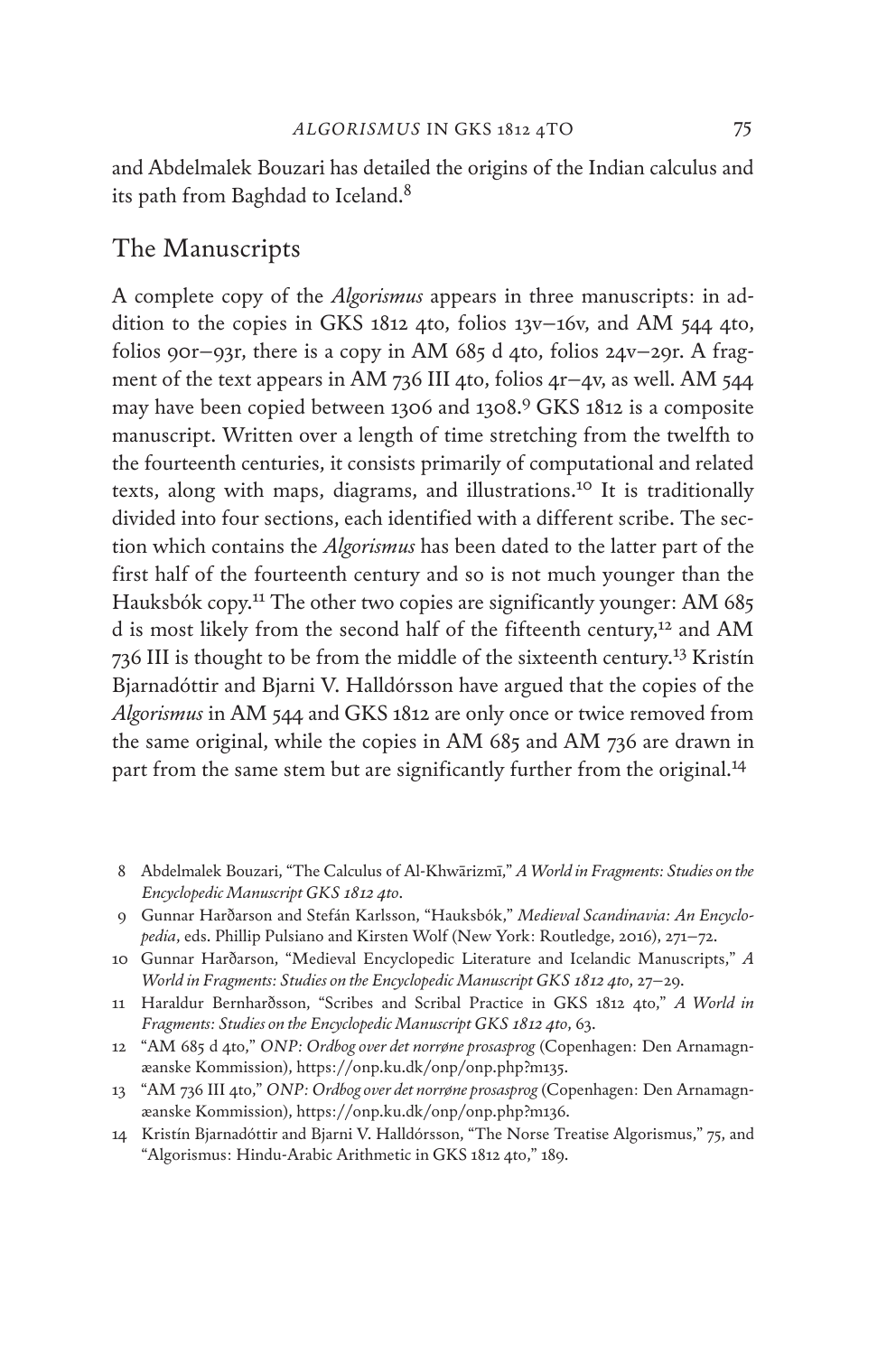The Old Norse translation of the *Algorismus* was edited by P.A. Munch<sup>15</sup> in 1848 and Finnur Jónsson and Eiríkur Jónsson<sup>16</sup> in 1892–96. Both of these editions were based on the copy in Hauksbók, which has subsequently formed the basis for further study of the text. This copy is attributed to an Icelandic scribe, often referred to as "the first Icelandic secretary," in the employ of Haukr Erlendsson.17 The *Algorismus* appears in the manuscript between two sagas, with *Fóstbrœðra saga* preceding it and *Eiríks saga rauða* following.

In contrast to the context of the copy in AM 544, the *Algorismus* in GKS 1812 appears immediately after a diagram illustrating some inscribed geometrical figures and precedes a short passage describing the division of a Latin unit of measurement, the *as*, into fractional parts. The leaves of the manuscript measure 210 mm by 140 mm.18 Folios 13v through 16v have between thirty-two and thirty-five lines per page. The copy is attributed to a scribe who was most likely either Norwegian or at least trained in Norway, although he often uses Icelandic spellings, such as *hlutum*, *oiofnn*, *henni*, *hin*, and *hinum* (rather than the Norwegian forms *lutum*, *uiofn*, <sup>19</sup> *henne*, 20 *in*, and *inum*), and writes in a cursive style compatible with Icelandic script of the time. Haraldur Bernharðsson conjectures that this scribe "may have been trained in the scribal milieu associated with the royal chancery and St. Mary's Church in Oslo in the first half of the fourteenth century."<sup>21</sup> There are a number of arguments to support this claim. For example, Haraldur points to the scribe's use of the ligature " $\infty$ " for " $\infty$ " as typical for a scribe working in that setting.22 Moreover, the consistent distinction between

- 15 P. A. Munch, "Algorismus, eller Anviisning til at kjende og anvende de saakaldte arabiske Tal, efter Hr. Hauk Erlendssons Codex," *Annaler for nordisk oldkyndighed og historie* (1848): 353–75.
- 16 *Hauksbók*, eds. Finnur Jónsson and Eiríkur Jónsson (København: Thieles Bogtrykkeri, 1892–96).
- 17 "AM 544 4to: Hauksbók; Iceland and Norway, 1290–1360," *handrit.is* (National/University Library of Iceland), https://handrit.is/en/manuscript/view/en/AM04-0544; Otto B. Bekken and Marit Christoffersen, "Algorismus," *Medieval Scandinavia: An Encyclopedia*, 8.
- 18 "GKS 1812 4to, 13v–16v," *handrit.is* (National / University Library of Iceland), https:// handrit.is/en/manuscript/view/is/GKS04-1812.
- 19 Although he uses this form once, in 14r/27.
- 20 Although he uses this form once, in 14r/31.
- 21 Haraldur Bernharðsson, "Scribes and Scribal Practice in GKS 1812 4to," 112.
- 22 Op.cit., 110. Here Haraldur cites Eivind Vágslid [=Vågslid], *Norske logmannsbrev frå millomalderen: Ei skrifthistorisk etterrøking av logmannsbrev frå Oslo, Uppland, Skien, Tunsberg,*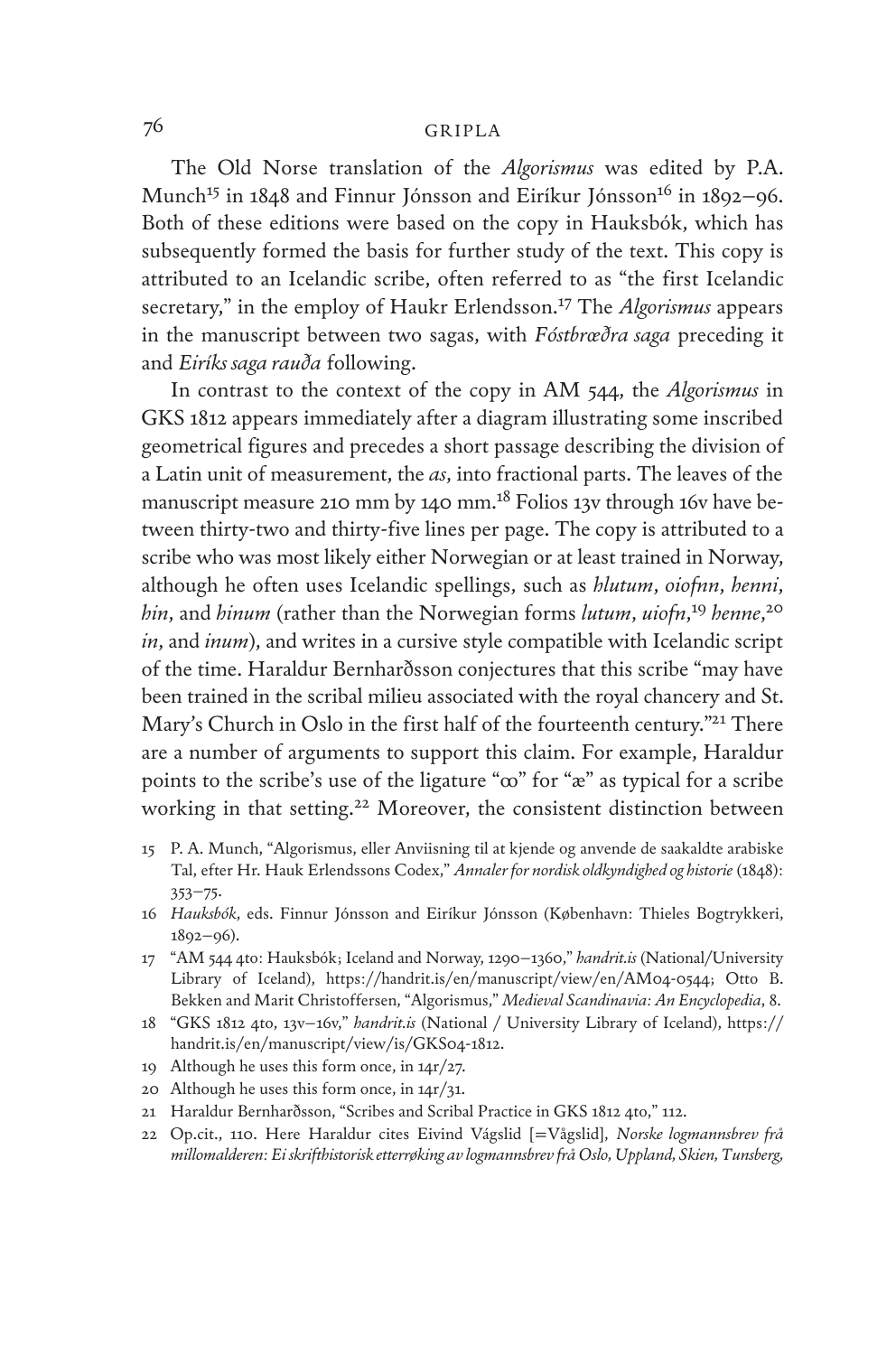the vowels " $\infty$ " and " $\delta$ " makes it highly unlikely that it was written by an Icelandic scribe of this time.23 Additionally, the scribe's use of "r" with a superscript tittle above it to denote "ir", as in "fingr"" for "fingir" (that is, *fingr*), reflects "the regular notation in documents written in the period 1320–30 at the royal chancery in Oslo and the closely associated St. Mary's Church."<sup>24</sup> The use of the "∞" ligature is seen in such words as *nast* and *bæði*, written as *nꝏſt* and *bꝏðe* in GKS 1812 but *nęſt* and *będi* in Hauksbók. Other Norwegian influences are seen in words such as *hleypr*, written *lypir* in GKS 1812 but *hleypr* in Hauksbók, as well as words in which *g* is written *gh*, such as *merkingh* in GKS 1812 for *merking* in Hauksbók. However, the Norwegian influence gives us no indication as to where the text was composed. Moreover, the scribe who copied the *Algorismus* collaborated with the scribe who copied another section of the manuscript, and the evidence points to the latter scribe having been Icelandic.<sup>25</sup>

# The Transcription

The following transcription of the *Algorismus* from GKS 1812 4to is based on the black-and-white images at the Institut for Nordiske Studier og Sprogvidenskab in Copenhagen which were taken in 1982.<sup>26</sup> Color images are now available at *handrit.is*, a digital library at Landsbókasafn Íslands – Háskólabóksafn in Reykjavík; however, all but the last two of these images

*Borgarting og Bohuslän* (Oslo: Det Norske Videnskaps-Akademi i Oslo, 1930), 39, and Didrik Arup Seip, *Palæografi: B Norge og Island*, Nordisk kultur 28B (Stockholm: Albert Bonniers forlag, 1954), 121.

- 24 Op.cit., 112. Here Haraldur cites Didrik Arup Seip, *Norsk språkhistorie til omkring 1370*, 2. utgave (Oslo: Aschehoug, 1955), 137–39, and Jan Ragnar Hagland, *Riksstyring og språknorm: Spørsmålet om kongens kanselli i norsk språkhistorie på 1200- og første halvdel av 1300-talet* (Dragvoll, 1984), 161–62.
- 25 For more detail on the history of GKS 1812 4to and medieval Iceland encyclopedic works, see Gunnar Harðarson, "Medieval Encyclopedic Literature and Icelandic Manuscripts." For more on the scribes of GKS 1812 4to, see Haraldur Bernarðsson, "Scribes and Scribal Practice in GKS 1812 4to."
- 26 "GKS 1812 4to, 13v–16v," *digitalesamlinger.hum.ku.dk* (Institut for Nordiske Studier og Sprogvidenskab), http://digitalesamlinger.hum.ku.dk/Home/Samlingerne/33608.

<sup>23</sup> Op.cit., 110–12.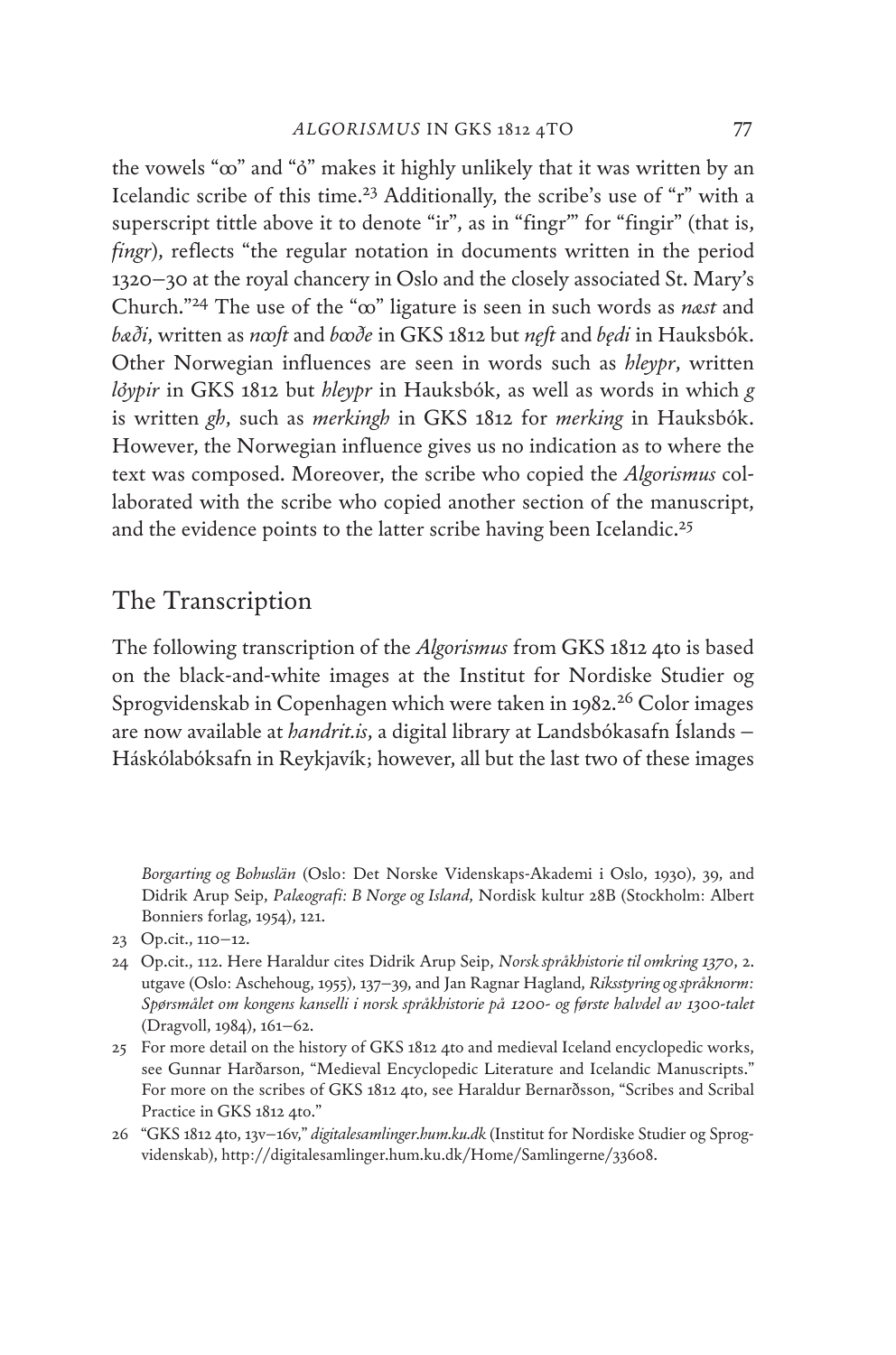have significant areas where the background is very dark, making it very difficult, and often impossible, to read the text itself.<sup>27</sup>

The transcription follows the guidelines of Menota at the diplomatic level.28 As such, the transcript keeps the original punctuation, expands abbreviations, indicates certain types of errors, and distinguishes between the forms of letters only when they might have a phonological difference. In particular, a scribal addition above the line is denoted 'text', a scribal addition in the margin is denoted , text,, and a scribal correction is denoted  $\text{text}$ . A dittography is denoted  $\text{text}$  and an addition by the editor is denoted (text). Text that is illegible but is identifiable from the context is denoted [text]. The letters "f" and " $\beta$ ", "t" and " $\tau$ ", and "r" and "z" are not distinguished. The letters "d" and "ò" are not distinguished but are distinguished from "ð" although it is frequently difficult to ascertain the difference between the latter two. The letters "u" and "v" are distinguished although the scribe appears to use them interchangeably. Consonant ligatures for "pp" and "kk" are expanded silently. The letters "ſ" and "s" are distinguished since a positional difference can be observed in their use. Typically, "ſ" is seen in frontal and medial positions and "s" in final positions, but there are exceptions. For examples, we see a final "ſ" in *uerpilſ* in 13v/27 and 15v/18 and 20, and lio*ſ* in 16v/6, while *subdupli* in 15r/33 and *sem* in 16v/6 both have a frontal "s". Additionally, an initial capital "s" is written "S", as in *Setta* in 13v/24 and *Seaunda* in 13v/25. Abbreviation symbols are expanded with italics, suspensions are expanded in parentheses, small capitals are not expanded, and all accents and punctuation are shown. For this transcript, we have expanded the "er/ir" abbreviation with "ir". So, for example, "fior" is expanded as "fiorir" and "fingt" is expanded as "fing*i*r". We have indicated folio and line numbering within the text and have divided the text into sections as indicated by the scribe (either by a drawing of a hand pointing to the right, blank space, or the use of a large capital letter).

We have transcribed the Medieval *ghubār* numerals, that is,  $\mathcal{F}, \mathcal{F}, \mathbf{9}, \Lambda$ ,  $\mathcal{F}, \mathcal{H}, \mathcal{F}, \mathcal{H}, \mathcal{H}$ , in the modern form, namely, 0, 9, 8, 7, 6, 5, 4, 3, 2, 1. This

<sup>27</sup> "GKS 1812 4to, 13v–16v," *handrit.is*. The enhanced readability of the black-and-white photographs may indicate that the photographer used ultraviolet illumination, although no special technology is noted in the registration.

<sup>28</sup> "Menota Handbook 3.0," *Menota Nordic Text Archive* (Menota, 2019), https://www. menota.org/HB3\_ch4.xml.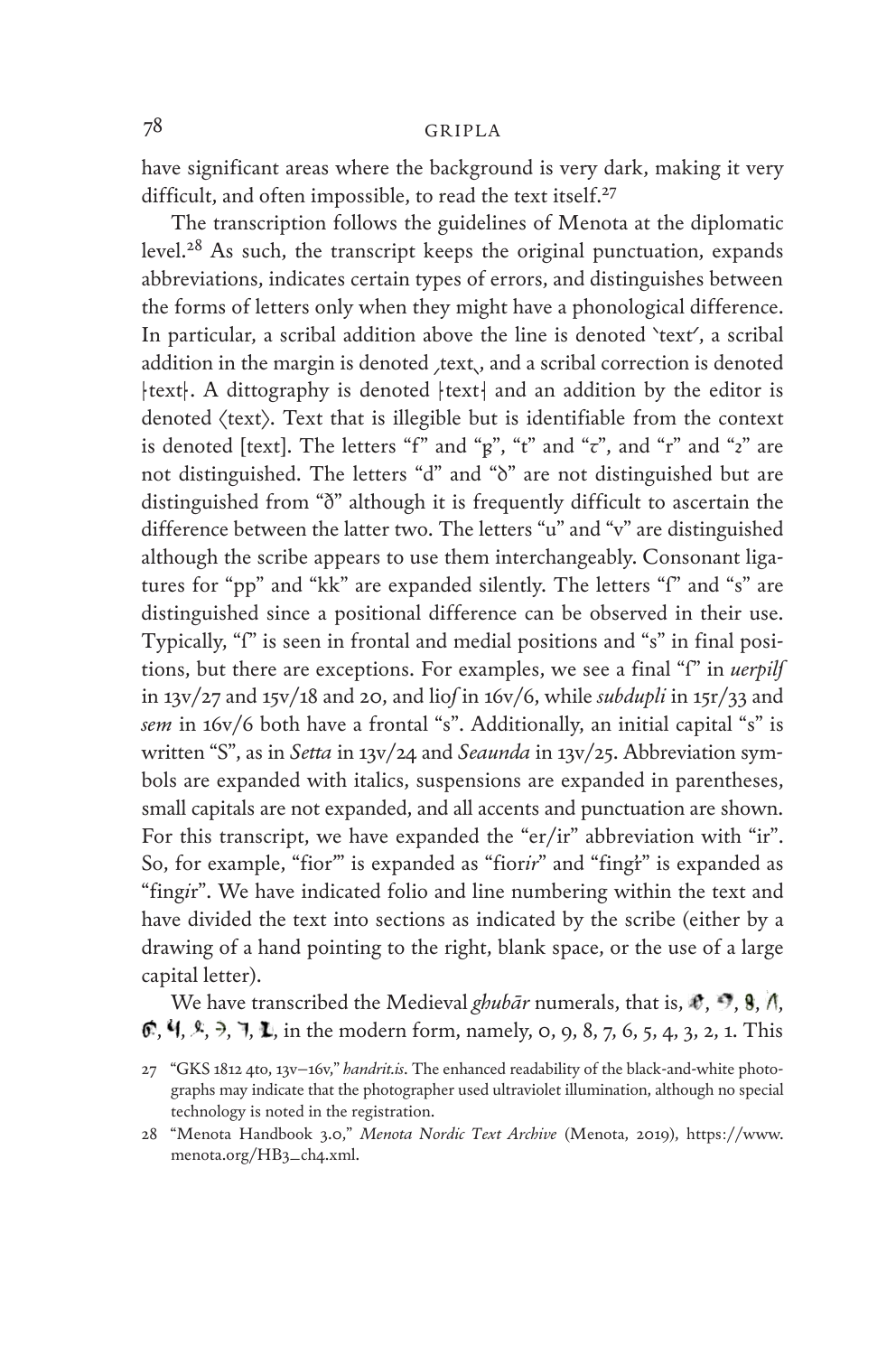transcription is consistent with the diplomatic edition principle of ignoring orthographic differences that have no consequences in interpreting the text. Yet it has the disadvantage of making the text look more familiar to us than it really is.

# The Translation

The translation tries to be as literal as possible while still being rendered in smooth English. The line between "literal" and "smooth" is not a clear one, yet it is clear that a literal word-for-word translation would make the text more opaque to an English reader than it really is, while an overly polished translation would make the text read much like a modern primer in arithmetic.<sup>29</sup>

The text refers to each of 0, 1, 2, 3, 4, 5, 6, 7, 8, 9 as a *stafr*, which we have translated as "character." As numbers, each of 2 through 9 is referred to either as a *fingr* or a *figura*, which we render as "digit." A multiple of 10 is called a *liðr*, which we render here as "article." The words *fingr* and *liðr* are literally "finger" and "joint," and are themselves literal translations of the Latin *digitus* and *articulus*. These words are indicative of the ancient form of calculating with fingers.30

In some places we have translated *leiða* as "to multiply," which, although not literal, is indicted by the context and seems to be a direct translation of *ducere* in the Latin versions. The text refers to subtraction in two ways, initially as *afdráttr*, a literal translation of the Latin *subtrahere* ("to draw off"), but most frequently as *taka af*. We have translated the latter as "take away"; although it is a less formal way to say "subtract" in English, it is literally correct and maintains the distinction between *taka af* and *afdráttr*. Moreover, it is analogous to the use of the Latin *demere* ("to take away" or "subtract") in the *Carmen de Algorismo*.

The *Algorismus* calls the symbol for nothing,  $\mathcal{F}$ , a *cifra*. The various versions of the Indian calculus refer to this symbol in numerous ways. For example, in his commentary on the *Algorisumus Vulgaris* of John

<sup>29</sup> The algorithms for performing the operations of arithmetic in the *Algorismus* are, except for some details of implementation, essentially those still taught in primary schools today.

<sup>30</sup> See, for example, Menso Folkerts, "Early Texts on Hindu-Arabic Calculation." *Science in Context* 14, nos. 1-2 (2002): 13.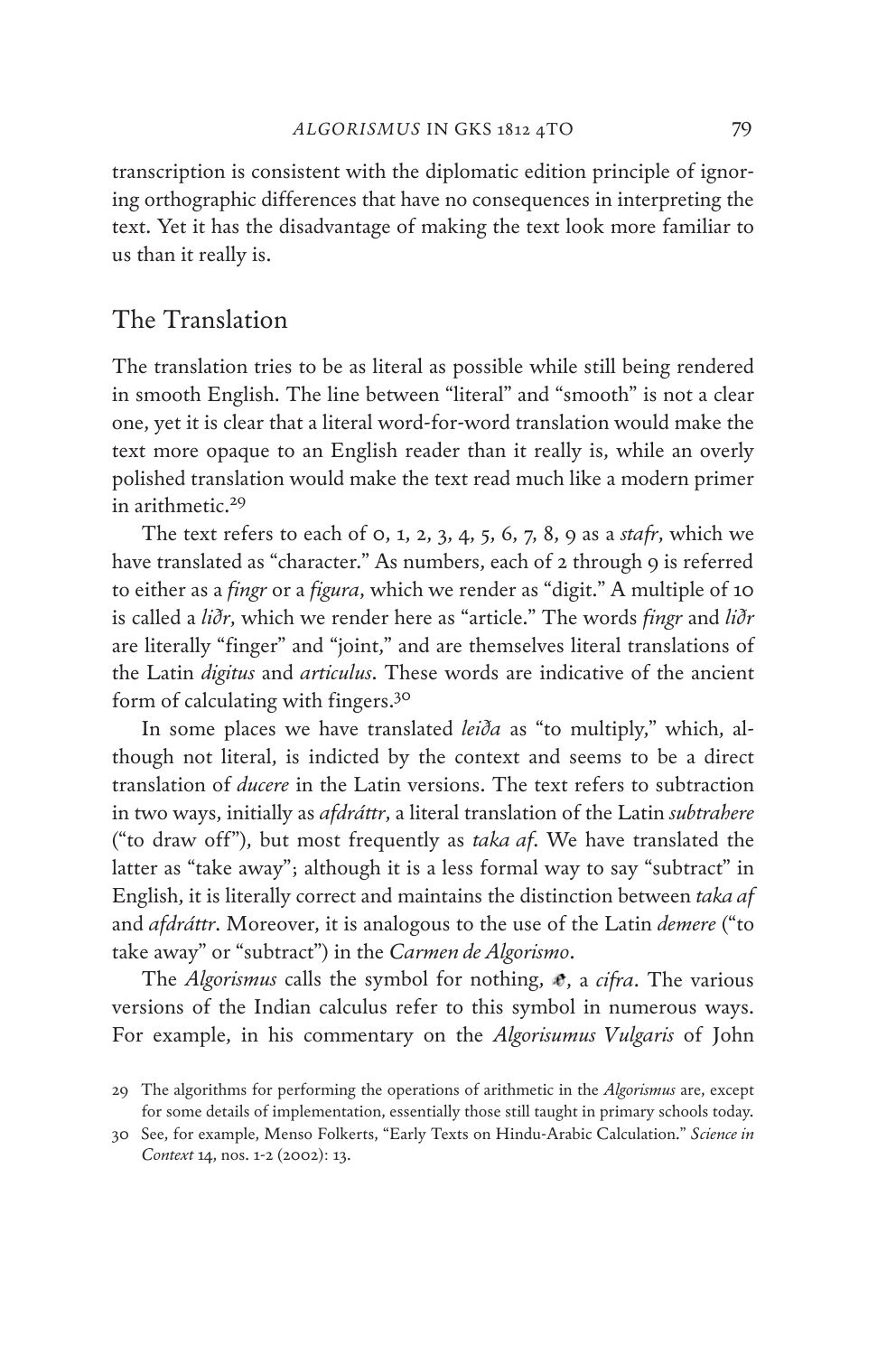of Sacrobosco (c. 1165–c. 1256), Peter of Dacia (c. 1250–c. 1310) wrote: "Decima vero 0 dicitur teca, circulus, vel cyfra, vel figura nichili, quoniam nichil significat."31 [But the tenth, 0, is called *teca*, circle, or cipher, or figure of nothing, because it signifies nothing.] Peter supposes the word *teca*, or *theca*, to be derived from the name of an iron used to brand thieves, but it may simply come from its resemblance to the Greek letter  $\theta$ .<sup>32</sup>

We are aware of several translations of the Old Norse *Algorismus* into modern European languages. Munch provided a translation into Danish along with his edition;33 Otto Bekken and Marit Nielsen translated the text into Norwegian;34 and Kristín Bjarnadóttir has published a version in modern Icelandic orthography.35 All of these were based on the copy in Hauksbók. We are not aware of any previous translations into English of any versions.

# Conclusion

The intent of this paper is two-fold: first, to provide a transcript of the second of two early witnesses to the Old Norse *Algorismus* and, second, to present an English translation. Although normalized editions of the versions of the *Algorismus* in Hauksbók and GKS 1812 would differ in only a few places, a diplomatic transcript of the latter version is of historical interest in underscoring the distinctiveness of the text and in illustrating the variance in fourteenth-century Icelandic script. In addition, the English translation will make this important work more easily accessible to the international research community.

- 31 *Petri Philomeni de Dacia in Algorismum Vulgarem Johannis de Sacrobosco Commentarius*, 2.
- 32 David Eugene Smith and Louis Charles Karpinski. *The Hindu Arabic Numerals* (Boston: Ginn & Company, 1911), 61.
- 33 Munch, "Algorismus, eller Anviisning til at kjende og anvende de saakaldte arabiske Tal, efter Hr. Hauk Erlendssons Codex."
- 34 Otto B. Bekken, Marit A. Nielsen, and Steinar Thorvaldsen, *Algorismus i Hauksbok: En norrøn regnetekst fra 1300-tallet* (Tromsø: Eureka Digital, 2010).
- 35 Kristín Bjarnadóttir, "Algorismus: Fornt stærðfræðirit í íslenskum handritum," *NETLA* (2004), http://wayback.vefsafn.is/wayback/20201017180549/https://netla.hi.is/greinar/2004/001/index.htm.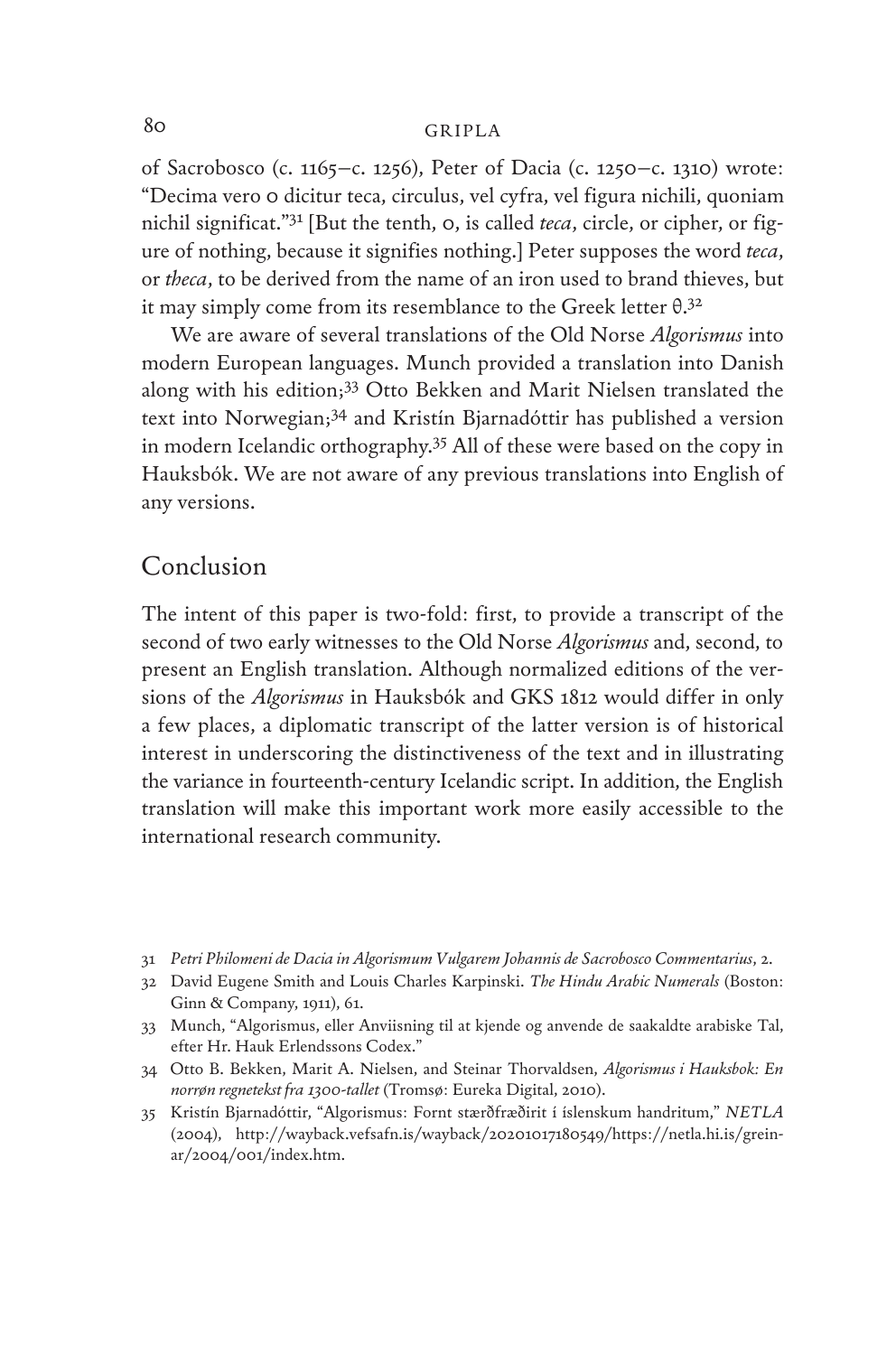# *Algorismus* in GKS 1812 4to, folios 13v–16v Diplomatic Edition

**[13v]** Liſt þeſſi heit*i*r algoriſmus. hana funðo fyſt índu*er*ſk*i*r me*n*n m*eð*36 tíu ſtofu*m* |2 er ſua eru ritadir *·*0 *·*9 *·*8 *·*7 *·*6 *·*5 *·*4 *·*3 *·*2 *·*1*·* hín fyſtí ſtafu*i*r m*er*k*i*r <sup>3</sup> eín j fyfta ftað. En annar tua. En þriði. þría. Ok huer eftt*ir* þui fem  $|4$ ſkipad*i*r er alt til hins ſiðarſta37 er cifra heit*i*r. *ok* ſkaltu þeſſa ſtafuí fra |<sup>5</sup> hógre hende upp hefuia ok rita till vínftri hanðar fem ebreifku. |<sup>6</sup>

⸝h.⸜ Hver þeſſi ſtafu*i*r m*er*k*i*r ſik einfalligha í fyrſta ſtað En ef han e*r* j | <sup>7</sup>aðrum ſtad þa m*er*k*i*r h*a*n .x. ſinnum ſealfuan ſik. Ok j huern ſtað e*r* þu | <sup>8</sup>ſet*i*r nokkora þeſſa fig*ur*u. þa m*er*k*i*r hon avalt tíu hlutu*m* meira j þ*ei*m | <sup>9</sup>ſtað e*r* till uinſtri hanðar veít. helð*i*r en í nꝏſta ſtad adr. Cifra m*er*k*i*r |<sup>10</sup> ekki fir fik en hon gerír ftað. *ok* gefu*ir* adrum figurum merkingh |<sup>11</sup>

⸝.þ.⸜ar nꝏſt hyrir þ*at* till at vita þrenna grein ſtafuanna *ok* allrar to|12lu. þui at aul tala mínne en tíu. heit*i*r fing*i*r. En ſu tala oll e*r* tegu*m |*<sup>13</sup> ge*n*gn*i*r. heit*ir* lið*ir*. huart fem hon e*r* meiri eð*ir mínni*. En fu tala e*r* alt |<sup>14</sup> er faman lið*ir ok* fing*ir*. heit*ir* famfett tala. |<sup>15</sup>

⸝E.⸜f þu uilt rita nokkora tolu. þa hyg. þu at. ef þat e*r* fíng*i*r. *ok* ríta |<sup>16</sup> j fyfta ftad eina hueria figuru flika fem þarf a þeffa leíð .8. En ef þu uilt |<sup>17</sup> lid. rita. þa fettu cifru firir figuru. a þeffa lund .70. Vilt þu famfetta |<sup>18</sup> tolu rita. þa fettu figuru<sup>38</sup> firir lid. fem her .65. <sup>[19</sup>]

⸝h.⸜u*er*ia tolu er þu ritar þa er hon íof*n*n ef tígu*m* ge*n*gn*i*r. ed*i*r jaf*n*n fíng*i*r e*r* umf*ra*m |<sup>20</sup>

En oll tala e*r* oiof*n*n. ef oiaf*n*n fing*i*r er umf*ra*m Jafnn*i*r fing*i*r eru fiorír. | <sup>21</sup> 2.4.6.8. En oiafnn*i*r. aðrir fior*ir* .3.5.7.9. En ein39 er huarki þuí at |22 h*a*n e*r* eigi tala held*i*r uphaf40 allrar tolu.41

J. ſeau ſtaðí e*r* ſkípt |<sup>23</sup> greínu*m* þeſſar liſtar. Heit*i*r hin fyſta uid*i*r laghningh. Annur afdratt*i*r |<sup>24</sup> Þriðia tuefaldan Fiorda helmínga ſkiptí. Fimta margfaldan Setta |<sup>25</sup> fkíptíngh. Seaunda at taka rot vndan. oc er fu

<sup>36</sup> **13v/1** m*eð*] *Hauksbók has* ok skipvdv med.

<sup>37</sup> **13v/4** ſiðarſta] *there is an* "ir" *abbreviation mark over the* "r".

<sup>38</sup> **13v/18** fig*u*ru] *Hauksbók has* fingr *(digit), which is correct*.

<sup>39</sup> **13v/21** ein] *possibl*y eiɴ; *Hauksbók has* ein*n*.

<sup>40</sup> **13v/22** uphaf] *the* "h" *appears to have an abbreviation symbol*.

<sup>41</sup> **13v/22** tolu] *white space may have been left for the insertion of a hand pointing to the right to indicate a new section, as seen in line 30 below. In contrast, Hauksbók has section titles.*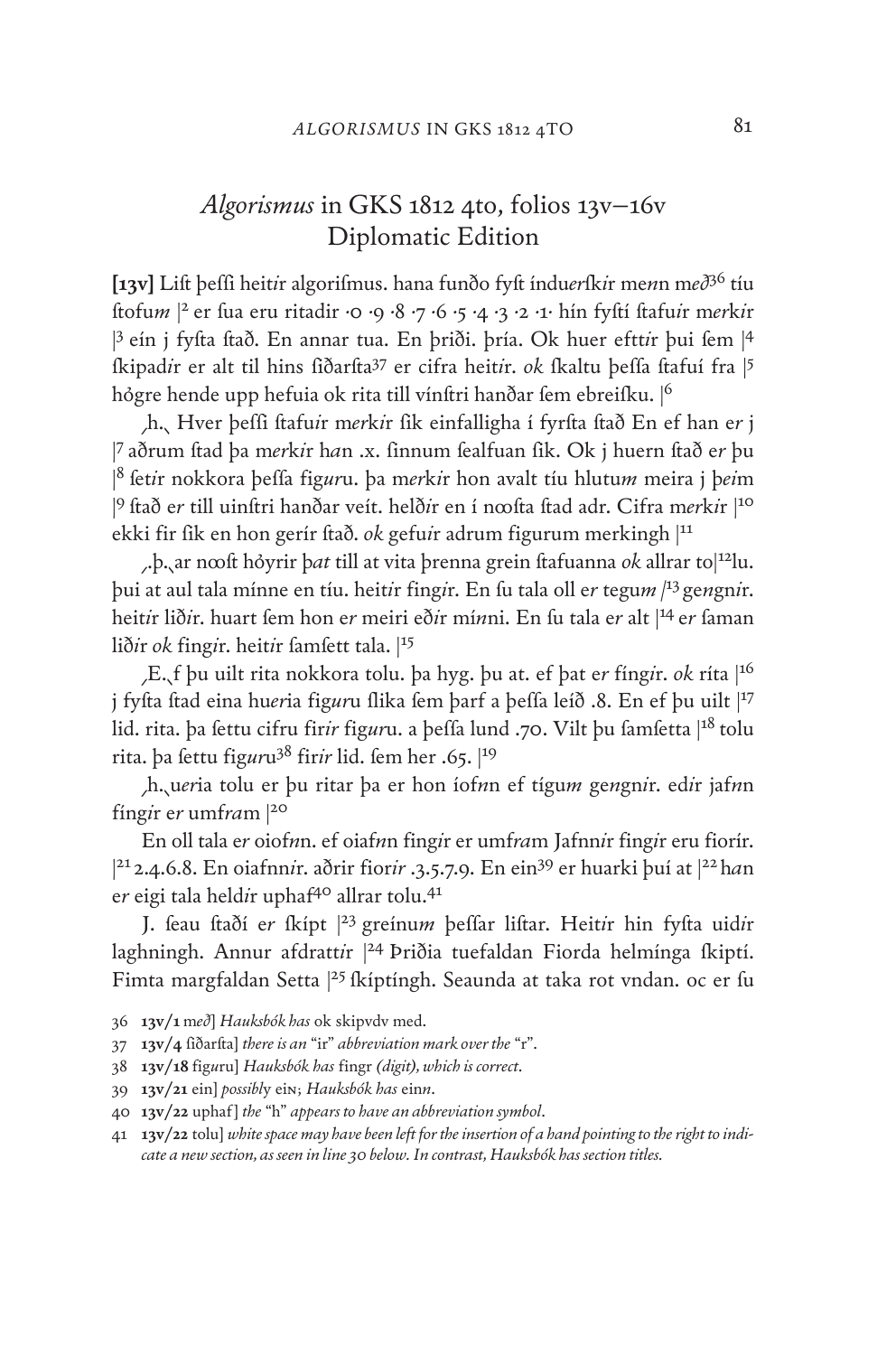m*eð* tueim*i*r greínu*m* | 26Annur e*r* at taka rot vndan fir*ir* ſkyttri tolu. En onnur greín er |<sup>27</sup> þat at ðragha rot undan atthyrndrí tolu þeirrí e*r* u*er*pilſ uoxt hefu*ir* |<sup>28</sup>

⸝F⸜ra e*n*ní hgre hendi ſkalt þu af taka *ok* vidlegía *ok* ſkipta j helmi*n*| <sup>29</sup>ga. En fra uinſtri hendi ſkal þu tuefalda *ok* ſkipta *ok* margfalda |<sup>30</sup> Oc fva dragha vndan rot huaratueggio. ☞

Ef þu uilt adra tolu |<sup>31</sup> uid adra leggía. þa rita ifu*i*r uppí ena meiri toluna. oc fet ena  $32$  mínne tolu iamfram till ennar høgre handar. Ok leg þa Fíguru **[14r]** fyrſt up uid toluna er utarſt e*r* til hgre handar oc ef ſu tala oll ſama*n*  | <sup>2</sup> er fing*i*r. þa rita han j ſama ſtað. En ef talan uerd*i*r ſamſett þa rita |<sup>3</sup> j fyrſta ſtad fing*i*r. En legh uid*i*r lidin þa toluna ſem j nꝏſta ſtad e*r* ad*i*r |<sup>4</sup> En ef lidir uerdir af uidlagning. j fyrfta ftad þa rita þar cifru: En legh |5 lidin uid þa tolu er nꝏſt ſtend*i*r ef þar er nokkur tala ella ríta h*a*n þar |<sup>6</sup> ein ſaman. En ef þar er cifra þa tak hana brot. En ſet lidin þar nið*i*r |7Legh ſidan aðrar figurur uid at flikum h∞tte. <del></del>

Ef þu uilt adra tolu |<sup>8</sup> af annarre taka. þa rita tuennar tolur. fem i uidirlagningh. *ok* fet íam|9nan ena minne tolu undir. ellighar iamfna. þa tak þu af enne fyrftu |<sup>10</sup> figuru þa tolu fem vndir ftendir ef þat ma. oc rita ef nokkot er efttir j fama |<sup>11</sup> ftad. ella fet þar cifru. En ef þu mat eighi ena fyrftu figuru af taka |<sup>12</sup> oc e*r* ſu tala meiri e*r* und*i*r ſtend*i*r. þa tak þu ein af nꝏſtu fig*ur*u. oc gae |<sup>13</sup> þerſſ. at hon geri tio j fyſta ſtadenu*m*. Tak þa af þ*ei*m alla tolu þa ſem |<sup>14</sup> und*i*r e*r*. *ok* i ſama ſtad þat ſem af lyp*i*r. En ef cifrur ſtanda uppí ifu*i*r |15 þa tak ein af þ*ei*rri fig*ur*u e*r* nꝏſt ſtend*i*r cifru*m ok* rita nio. Þar ſem cifrum<sup>42</sup>. |<sup>16</sup> | ftoðo | 'voru'. alt þar till er þu kem*i*r j þan ftad er þu uilt af taka. Ok tak þu |<sup>17</sup> af þ*ei*m tiu ſem þarf. *ok* rita j ſama ſtad þat er lif*n*nar.

Ef þu uilt |<sup>18</sup> tuefalða nokkora tolu. þa rita fyrft flika tolu fem þeer likar. Þar nꝏſt |<sup>19</sup> tuefalda þu. þa fig*ur*u er meſt ueit till uinſtri handar *ok* rita j ncofta ftad |<sup>20</sup> þat er af løypir fua fem j uidirlagníngh en ef femis ftendir ifu*ir* uppi |21j yðſta ſtad þa legh uid ein. Þui at þar uar ad*i*r io*m*fn43 tala e*r* j helminga uar fkift<sup>44</sup> |<sup>22</sup>

<sup>42</sup> **14r/15** cifru*m*] *context indicates this should be* cifru*r*.

<sup>43</sup> **14r/21** io*m*fn] *should be* óiofn. *This is clearly an error, which appears as well in Hauksbók (but not in AM 685 d 4to). The text is referring to the case in which the given number was the result of halving a previous number, resulting in a remainder of one-half. Hence the original number must have been odd*.

<sup>44</sup> **14r/21** ſkift] *added below the line*.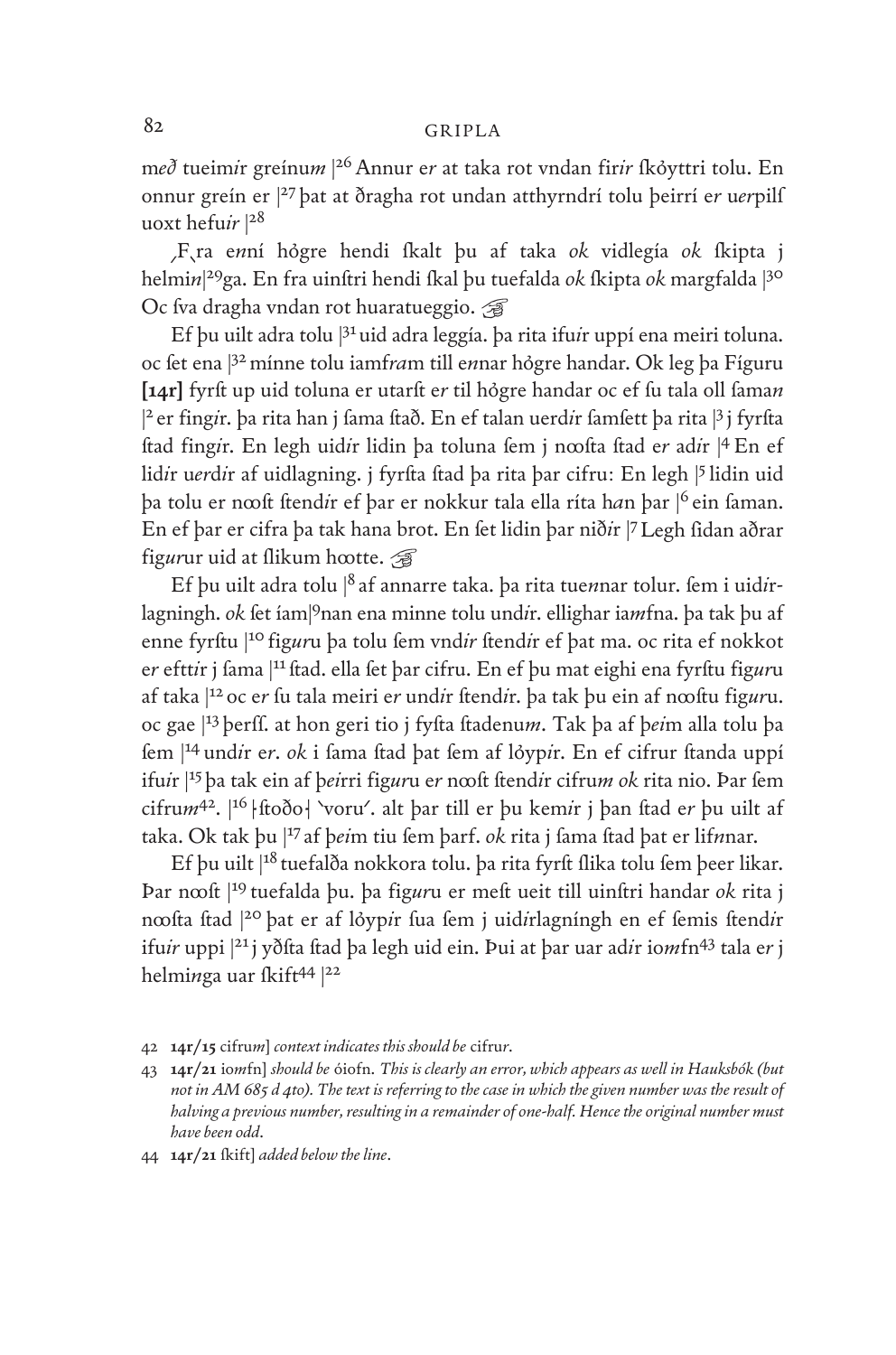En ef þu uilt helmíngh af taka rita flika tolu fem þu uilt |<sup>23</sup> ok tak af helm*m*ingh en*n*í fyſtu fig*ur*u ef hon e*r* iofn. En ef hon uar oiofn þa |24 ſkípt j helmínga þui er af einum lóypir ok tak vp ein en rita ifuir uppi þan  $|^{25}$ ftaf er helmngh<sup>45</sup> huerslutar merkir ok uer kollum femís ok fua er gior . . . en fet |<sup>26</sup> cifru j ftadin.<sup>46</sup> þar n∞ft tak af annarre fig*ur*u helmi*n*g at fama h∞tte ef | <sup>27</sup> hon er iofn. En ef hon e*r* uiofn. þa tak af helmíngh af þuí e*r* iamt e*r*. oc  $|^{28}$ af up þan *ok* ger af h*onu*m fim j n∞fta ftad þui at þat e*r* helmi*n*g*i*r af  $|^{29}$ tío En ef j adrum ftad ftendir ein þa tak han up *ok* rita fim j n∞fta |<sup>30</sup> ftad. en fet þar cifru. fem h*a*n ftoð. Ekki gerir cifra nema nokkur |<sup>31</sup> fig*ur*a ftande till uinftri handar henne. Far fidan fram at flikum h∞tte |<sup>32</sup> huerffu margar ſem Fig*ur*ur ero.

Ef þer likar at margfalda [14v] ,adra, toluna j adra. rita tuennar raðir ſtafuanna m*eð* þ*ei*m hꝏttí at hín |<sup>2</sup> yzſta figura þ*ei*r*r*ar tolu er þu marghfaldar ftandí undír fyfta |<sup>3</sup> ftaf ennar ôfre tolu. en til vínftri handar allar aðrar fra þeirri þ∞r |<sup>4</sup> fem undir eru. þar n∞ft íkalt þu hugfa huerffu mikít ena meiri figuru |<sup>5</sup> fkortír a tíu. þa er þu uilt marghfalda. Ok fua marghar einngar <sup>|6</sup> fem afkortír a tíu. fua opt fkalt þu ena mínní toluna þaa er þu |7 uilt margfaldda taka af tíghum hennar. *ok* at þu ſkilir þ*e*tta marg|8faldda feau ok níu . Nío fkortír eín a tío. þuí tak þu eína feau af <sup>|9</sup> feautighum. þa uerda eftt*ir þrír ok fextíghí*. *þat* eru feau fínnum |<sup>10</sup> níu. At flíku fkapi mat þu aðrar tolur ryna. Margfalda hína |11fyſtu Fig*ur*u retligha j allar þꝏr er unð*i*r ſtanða. *ok* rita ifu*i*r hu*er*ri |<sup>12</sup> Fig*ur*u þa margfaldan er hon hefu*ir* oc til uinftrí ,handar, þat fem eigi ma |<sup>13</sup> ifuir henní  $\langle$ standa $\rangle$  í n $\infty$ fta ftad með uidlaghníng rettrí. *ok* þa er þeffi figura |<sup>14</sup> er margfolðut f∞r ena yzftu af þ*ei*m ſem und*i*r ſtanda. Vnd*i*r nꝏſtu |<sup>15</sup> fig*ur*u *ok* margfaldda uíd þan ſua ſem vid en*n* fyrra: *ok* ef margfalddan gefu*ir* | <sup>16</sup> þer líd ſet cífru ifu*i*r uppi *ok* ſkipa lidnum till vínſtri handar. En ef |<sup>17</sup> bꝏðe u*erði*r af. margfaldd*i*r fíng*i*r *ok* lið*i*r. þa ríta fíng*i*r ífu*ir* þ*eir*ri talu Fig*ur*u |<sup>18</sup> er þu margfalddadír. en lid j en*n*ꝏſta ſtað. En ef fíng*i*r eín u*er*d*i*r af mar|19gf(aldan) þa ríta h*a*n ifu*ir* uppí. Ef cifra e*r* i en*n*e fre tolu þa laup ífu*ir* hana |<sup>20</sup> þuí at ekkí er hennar margfalddan. Þerff fkal en ok gá. at taka af |<sup>21</sup> figurur þ∞r fem uppí eru ífu*ir* ſettar íamſkíot hu*er*ía ſem þu. hefu*i*r marg|22faldat. *ok* rita þan fíng*i*r j ftad huerrar fem till høyrír ed*ir* cífru |<sup>23</sup> ef þat er rettarra. En legh þat uid

<sup>45</sup> **14r/25** helmngh] *should be* helmingh (helming *in Hauksbók*).

<sup>46</sup> **14r/26** ſtadin] *is missing context. Here, and in Hauksbók, some text is missing. The instruction to* fet cifru j ftadin *evidently refers to the case when a one is in the first place*.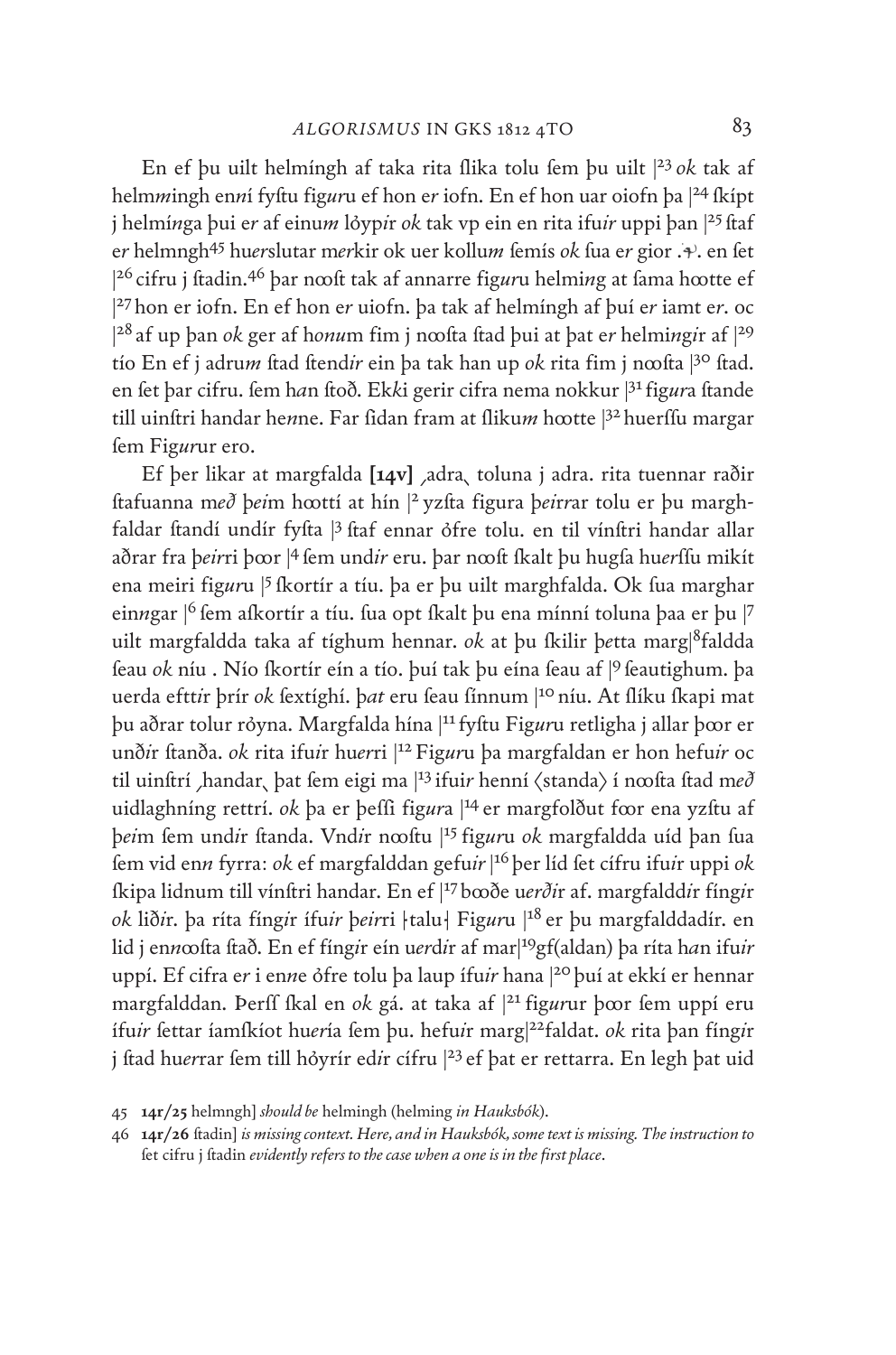hínar er till vínftra uegs |<sup>24</sup> ftanda fem af løypir. ef cifra ftendir ífuir þeirri fig*ur*u e*r* þu margfalðar |<sup>25</sup> þa tak hana af. ef fing*i*r u*er*d*i*r. oc margf*allda*. 47 ella ftanðe hon kyr |26

Ef þu grunar huart þu hefu*i*r ret margfaldað. þa ſkipt j |<sup>27</sup> ſund*ir* alla toluna vm margfalðan. þat er fu tala er undir ftod. oc |<sup>28</sup> mant þu fa hína ſomu tolu oc fyrſt hafðír þu.☞

Ef þu uilt |<sup>29</sup> ſkípta j ſund*ir* tolunne þa rita tue*n*nar raðír ſtafanna *ok* ríta vnd*i*r |<sup>30</sup> ena mínne toluna. *ok* ſkal en meírí tala uera h*a*lfu meírí eð*i*r þriu <sup>31</sup> flik. eð*ir* meírí munir.

Set þu ena Fremrrí<sup>48</sup> figuru þa er unð*ir* ftendir  $3^2$  gengt enne fyrftu. ífu*i*r uppí. *ok* aðrar til hgre handar iamfram |<sup>33</sup> ſem þ⸌ꝏ⸍r enðaſt er und*i*r ſtanda. þar nꝏſt hugſa þu vm hu*er*ſſu opt hin |<sup>34</sup> fyſtí fíng*i*r er i oc einu*m* fra. ſua at íafn opt ſe þꝏr er fylgía **[15r]** henní hu*er* j þ*eir*ri tolu e*r* ifu*ir* ſtend*i*r *ok* ſet þu þan fíng*i*r gengt enne |<sup>2</sup> yzſtu fig*ur*u er undr ſtend*i*r *ok* þo uppi ífu*ir* baðar raðír . Tak ſidan ena |<sup>3</sup> fyrſtu af enní fyrſtú fig*ur*u *ok* þar nooft hueria at hendi íafn opt af enne |4 ôfrí taulu. En ef ein tala er undir þa tak hana af en*n*e ofre  $\{ \text{en} n \} | \cdot | 5 \text{tolunne.}$  Þar nœft flyt alla tolu þa er und*i*r ſtend*i*r vm eín *ok* fín |<sup>6</sup> annan quocíens *ok* ſet þan hía hinu*m* fyſta *ok* tak hína neðre tolu fua |7 opt af enne ófre *ok* ger at fama h∞tte fua opt fem þarf. Ef þu  $|8$  mat eígí ena | neðr*i* | tolu eð*ir figuru fínna j enne ófre þa fet þan*  $|9$ fíngir er undir ftendir fremftir nooft enní fyrftu ok aðrar at fama |<sup>10</sup> hootti tíll hógre handar ok fín fidan quociens eptir flikum h∞tte ok |<sup>11</sup> fór afttir figurur fem þarf *ok* ríta alla fama quociens ifuir uppí fua marga |<sup>12</sup> fem þarf. En ef cifra ftenð*ir* niðri unð*ir* þa laup ifu*ir* hana. Þui at <sup>[13</sup> ekki ma henní ſkipta. Þa er þu kem*ir* vnd*ir* ena yðſtu fig*ur*u. oc |14 hefu*ir* hí*n*nne49 ſkipt mat þu ekki leng*i*r ſkipta. oc gꝏt þu þa þ*eir*rar |<sup>15</sup> tolu e*r* eft*i*r ſtend*i*r ef hon e*r* nokkur. Ef þu uilt p*ro*fua huart þu |<sup>16</sup> ſkiptír ret þa margfalda þa tolu er undir ftod uid quociens. Oc |<sup>17</sup> mant þu fa fomu tolu ok fyft hafðir þu. En ef nokkot líop f*ra*m af j |18 ſkíptíngh þa leg þ*at* uíd ſíðan e*r* margfaldað e*r ok* mant þu finna hína fomu tolu,  $|^{19}$ 

⸝Þ⸜a er þu leiðir eína hu*er*ía tolu *ok* margfalddar í ſealfua |<sup>20</sup> ſik. heit*i*r ſu tala ferſkyt ed*i*r quadrans. oc en fyſta tala ſu e*r* | <sup>21</sup> þu margfalðar heit*i*r rot.

<sup>47</sup> **14v/25** oc margf*allda*] *possibly should be* af margfalldan *(Hauksbók has* oc margfallda *as well)*.

<sup>48</sup> **14v/31** Fre*m*rrí] *apparently corrected from* meírí.

<sup>49</sup> **15r/14** hínnne] *Hauksbók has* henni.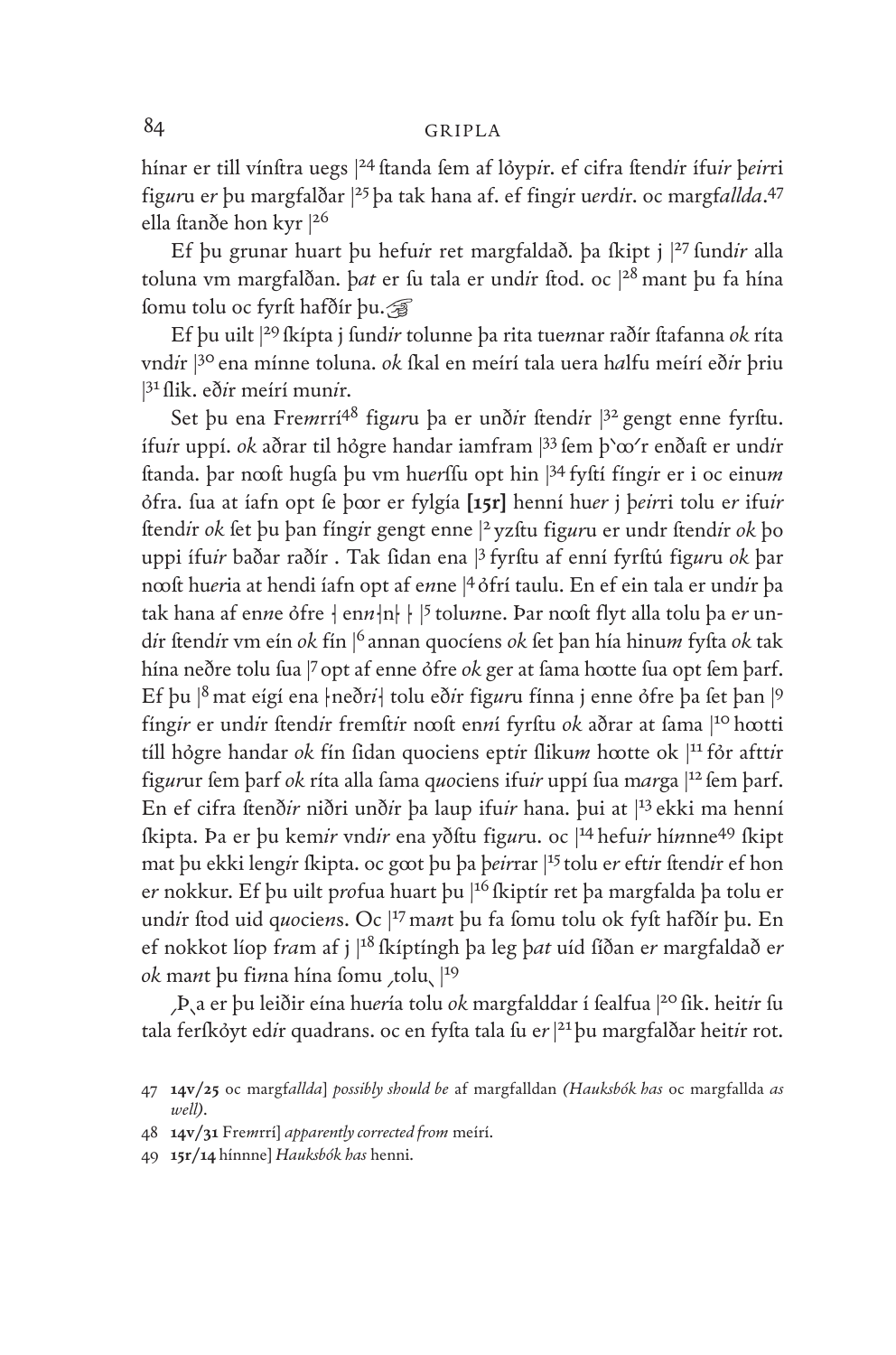oc er huer tala rot unðir nokkoro`ri' tolu |<sup>22</sup> En eígí er huer tala ferſkỏyt. Ef þu uilt rot fí*n*na und*i*r nokkor|23rí tolu. þa ríta fyſt ſlika tolu er þer likar. ok i enu*m* fyſta víof*n*| 24nu*m* ſtad rita und*i*r fing*i*r þan er þu leidír j ſealfuan ſik. ok takí |<sup>25</sup> af þat e*r* ifu*ir* uppi e*r* eð*i*r ſua ſem nꝏſt ma h*a*n ganga. Siðan tuefal|<sup>26</sup>da þu þan fama fíng*i*r. oc heit*ir* þat dupl. tak þa up fíngrín. oc |<sup>27</sup> heít*ir han fubðupl. goot þu fubdupls. en ríta dupl í noofta ftað ef þat |<sup>28</sup> er* fíngir. en ef líðir er þa rita þar fem fíngrín fyrrí ftoð *ok* fet cí $|^{29}$ fru firir. ella fíngir. ef famfet tala. Fín fiðan nyían fíngir oc  $\langle$ leið $\rangle$  han  $|3^{\circ}$  j ðupl. oc tak af enne fre tolu þa tolu e*r* þu margfaldadír. Sida*n* | 31margfalda þu fíng*i*r j fealfuan fik *ok* tak þa tolu af enne ófre |<sup>32</sup> gengt fealfuum honum. þar n∞ft tuefalda þu fíngrín *ok* g∞t hans med |<sup>33</sup> fyrra subdupli. *ok* fet dupl j n∞fta ſtað ſem fyr. Fín þar nꝏſt |<sup>34</sup> nyian fíng*i*r *ok* leid j duplín bꝏðe ſamt. *ok* flyt*ir*50 duplet fyrra **[15v]** at hinu duplí um eín ſtað. *ok* leg þar uid ef þar ſtod lid*i*r fírír |<sup>2</sup> af hinu duplinu. Margfalða þa nyian fíng*i*r j bꝏðe ðuplin. ok |<sup>3</sup> tak þa tolu af enne ófre gengt duplino. Ger at fama h∞tte |4 fua opt fem þarf. *ok* leid nyian fíngrín j aul duplín. *ok* flyt þau |<sup>5</sup> eft*i*r aualt vm eín. þar til er þu kem*i*r j en*n* ydfta ftad. Ef upp |<sup>6</sup> geng*i*r oll fu talan er þu ritadir i fyrftu*n*ne. þa uar fu tala |7 ferfkøyt. En rot vnd*ir þeirri tolu eru fingir allir faman þeir* |<sup>8</sup> er þu tuefalðaðir. m*eð* ſidarſta fíngrinu*m* þ*ei*m e*r* þu fant. |9Margfalda þu rotína j fealfua fik *ok* mant þu hafua hina |<sup>10</sup> fumu<sup>51</sup> tolu fem j fyftu ef þu gerdír ret. Ef af løypir tolunne |<sup>11</sup> nokkot þa er þu dreghr rotina undan. þa uar fu tala eígí fer |<sup>12</sup> ſkyt *ok* leg þu þa tolu uid hina er þu margfalddír rotina till |13 oc man þu fa ena fyftu toluna *ok* er fu tala ol faman rotín oc |<sup>14</sup> af laup rot meiri tolu. En ef fyſti ſtad*i*r þ*eir*rar tolu er þu |<sup>15</sup> ritadir uar iafn þa fín fíng*i*r und*i*r n∞ftu fig*ur*u ok margfal|<sup>16</sup>ða a fomu leid. ☞

Ef þu margfalðar retligha þa leid fer |17 ſkytta tolu j ſealfua ſik. *ok* ſu tala e*r* af þ*eir*ri margfaldan cem*i*r |<sup>18</sup> heit*i*r cubícus ed*i*r u*er*pilſ tala. hun er alla uega íam mikil. En <sup>119</sup> rotin und*i*r cubico uar en fama. ok ferfkøyttrar tolu. huer |<sup>20</sup> rot er52 nokkorrar uerpilſ tolu ed*i*r cubící en eígí er hu*er* tala | 21cubic*us*.

<sup>50</sup> **15r/34** flyt*ir*] *Hauksbók has* flyt *here, which is the correct imperative*.

<sup>51</sup> **15v/10** ſumu] *Hauksbók has* ſomu, *that is*, sǫmu, *here, as does GKS 1812 elsewhere*.

<sup>52</sup> **15v/20** hver rot er] *text is corrupt. The correct reading, namely,* hver tala er rot, *is found in Hauksbók. Here "*.b.*" is written above* rot *and "*.a.*" is written above* er*, indicating that the word order should be inverted.*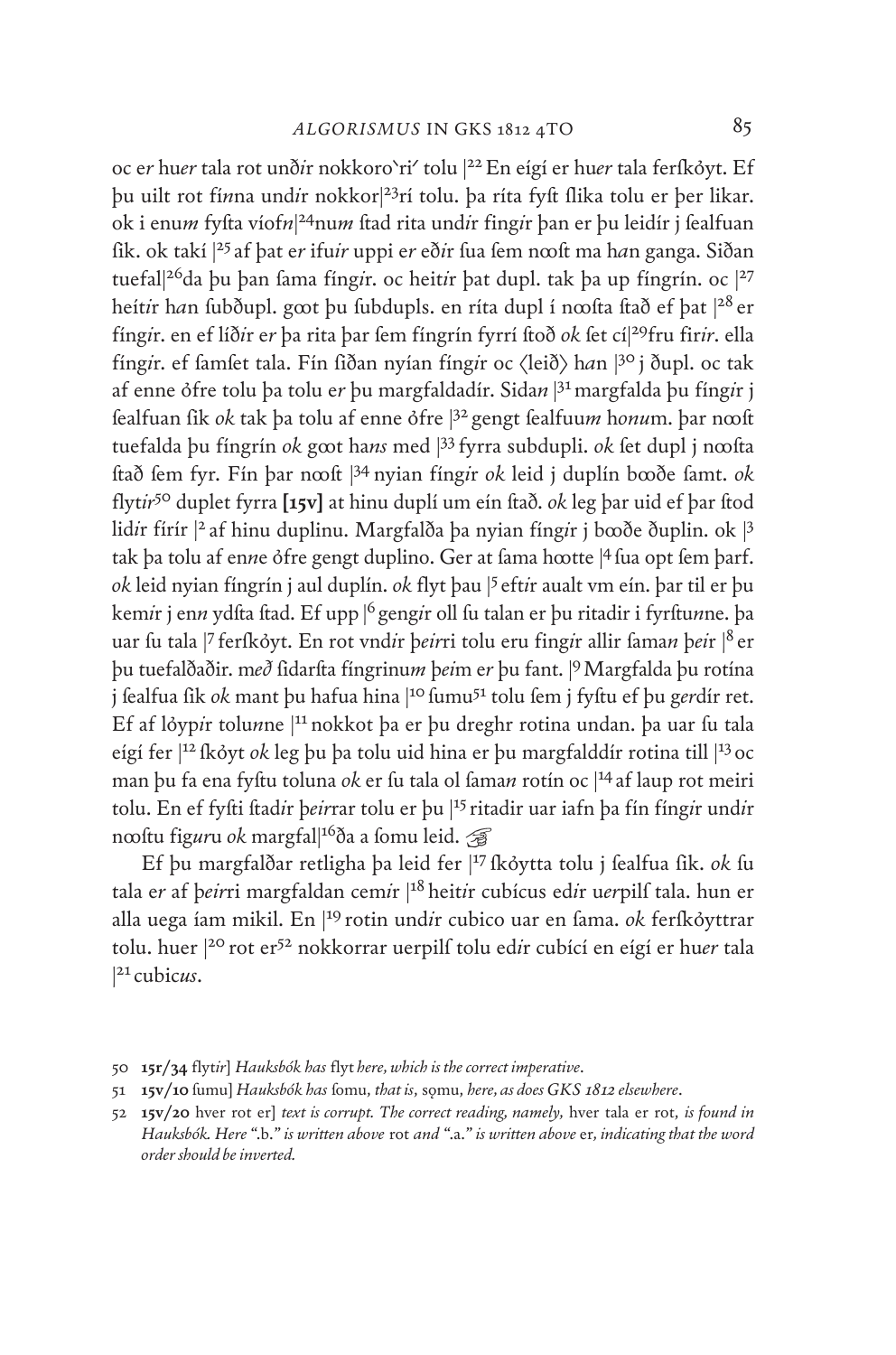Ef þu uilt finna  $\langle \text{rot} \rangle^{53}$  vndir cubíco. hugfa huerffu mikil |22 tala er. ok huerffu margir ftadír ero. Fín þar n∞ft fing*i*r |<sup>23</sup> j enum fremfta þufunda ſtað. Þuſunda ſtaði kollum uer |<sup>24</sup> þa alla er um þuſundir eínar bríotaſt. þat er en fiordí |<sup>25</sup> oc en feau $\langle n \rangle$ dí *ok* en tiundí *ok* en þrettandí ok af afalt |<sup>26</sup> lóypir ifuir tua ftadi.

Fra uinſtrí hendi ſkal þu þ*e*tta |<sup>27</sup> uerk uphefuía. leid þan fíng*i*r er þu fant j fik cubice | <sup>28</sup> þat er tuifvar finnum margfaldað fyrft j fealfan fik | <sup>29</sup> oc annat fín j þa tolu er þar kom af. *ok* þar nœft [ta]k af <sup>[30</sup> ófre tolu þeffa tolu alla gengt fíngrinum þeim fealf[um]. Oc |<sup>31</sup> þrefalda þar n∞ft fíngrín. ok hoppa ifu*i*r eín ſtad m*eð* þa |<sup>32</sup> tolu *ok* ſet j þridía ſtað fir*ir* hínu*m* þa toluna ef þat er  $|^{33}$  fíng*i*r. En ef þat er lid*ir* fet þar cífru en lidín j n∞fta  $|^{34}$  ftad. En ef famfet tala er þa fet fíngrín j fama ftad. <sup>[35</sup> en líd et n∞fta. Þar n∞ft fín nyían fíng*i*r j nꝏſta ſtad **[16r]** þrefaldrí tolu er tripl heitir *ok* leid h*a*n með hinni figuru er fyft fant þu |<sup>2</sup> Ok uer kollum fubtripl oc a hógra uegh henni j triplit með margfal<sup>[3</sup>ðan. ok þar nœft leid han ein faman i þa tolu er af margfaldan kom |<sup>4</sup> oc uer kollum productum. Tak þa þeſſa tolu alla ſamt af enni ófrí <sup>5</sup> gengt þui er tripl ftod. þui nœft leid fingir þan fama i fealfuan fik cu|<sup>6</sup>bice. oc tak þa tolu af enni ófri gengt fealfum fingrinum. Tak þan | <sup>7</sup> fing*i*r af *ok* þrefalda her ſem e*n*n fyrra *ok* fin þa nyian fing*i*r. Leið |<sup>8</sup> h*a*n m*eð* baðum ſubtriplinn oc triplin ſamt. oc flyt afalt triplin |<sup>9</sup> fornari ept*i*r ſem þu gerir i mi*n*na rotardrat uið dupl. nema her |<sup>10</sup> ſkalt þu afalt ifu*i*r ein ftad hoppa en leggia þo at fama h∞tte tripl |<sup>11</sup> uid tripl með rettri uidlagningh Far fram at fliku hofui meðan |<sup>12</sup> þarf oc þu kem*ir* j yðfta ftad. En þat ſkalt þu m*eð* mikilli uanðuircð |<sup>13</sup> huxa þa er þu finn*i*r fing*i*rna at þ*ei*r taki eigi fua mikit af ófri tolu |<sup>14</sup> at fu tala hafin<sup>54</sup> eigi ftað er þu margfaldar triplin till. eð*i*r hín |15 onnur e*r* þu margfaldar fingrin till þan ſiðarra. Varðueit þu afalt |<sup>16</sup> ſubtripl m*eð* tripli. gꝏt þeſſ ok ef cifrur koma. j ſubtrípl at engi e*r* | <sup>17</sup> margfaldan ed*i*r þrefaldan þ*eir*ra. en halda þꝏr ſtoðum ſinu*m* meðan nok|18kur fig*ur*a er till hgre handar þ*ei*m. Ok er þat vuanðast j vid*i*rlaghníng |<sup>19</sup> tripls. afalt fer þat fem fyr er rítat j viðrlogho lift.

Fíngir allír |20 famt þeir er fubtripl voro ok yztir fíngir með ero rot ennar meirí tolu |<sup>21</sup> þeirrar er þu ritaðir fyft ef up gek oll talan j af dr∞ttinum *ok* marg|22falda þu ſubtriplin j ſealfuan ſik cubíce. *ok* mun þu finna hína fyrftu |23 tolu. En ef aflíop nokkot tolunní j afdrœtti. þa er fu tala eígi

<sup>53</sup> **15r/21**  $\langle \text{rot} \rangle$  *Hauksbók has the same omission.* 

<sup>54</sup> **16r/v14** hafin] *Hauksbók has* hafi.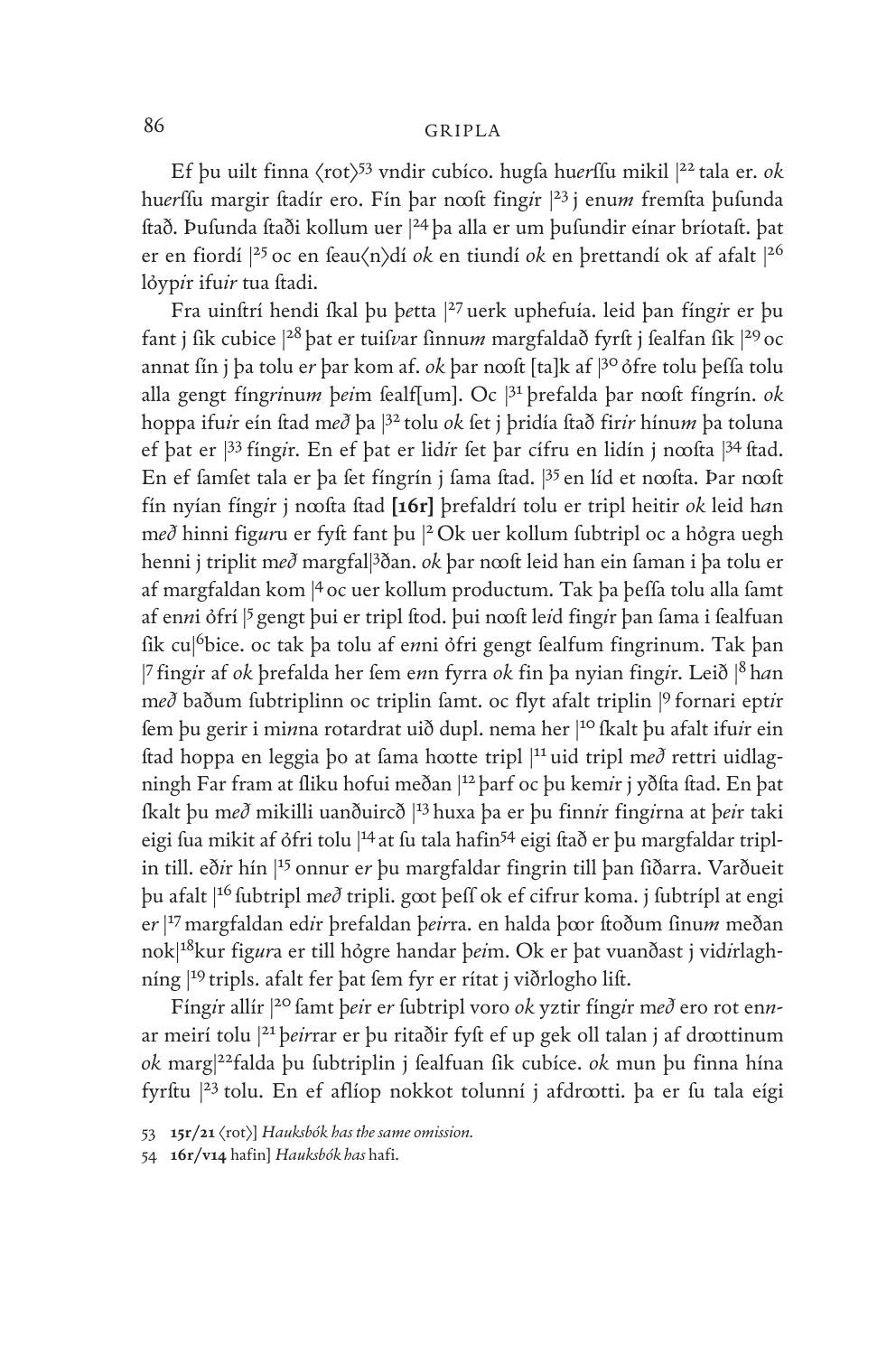cubíc*us* | 24En þo er aflaup þat m*eð* ſubtríplum rót nokkurs cubící. Oc ef þu mar|25gfaldar rót ena mínní. cubice. oc leg uíd þa tolu er af margfaldan |26 kem*i*r aflaupít. oc mant þu fa fyrſtu tolu er þu rítaðír Oc nu rí|27tum u*er* at finne eigi fleíra þar af.

Þeſſar eru fíngra margfal|28danar ferſkyttrar. af. 3. 9. quaðratus. af 2 4. Af .4. 16. |<sup>29</sup> quaðratus af. 5 25 quadrat*us*. Af .6. 36. q*ua*drat*us*. Af .7. .49. q*ua*drat*us* | 30Af .8. 64. q*ua*dratus. Af .9. 81. q*ua*drat*us*. Oc er ſu liſt till at fi*n*na fíng*ra* |<sup>31</sup> margfaldan*i*r fem ritud er fyr. Þeffi er fing*ra* margfaldðan cubice |<sup>32</sup> 3 rot 27. cubus. 2 rot 8. cubus. 4. rot 64 cubus 5 rot .125. |33 cubus .6. rot 216. cubus. 7. rot .343. cub*us*. 8. rot 512. cubus |34 9 rot 729 cubus.

Huer ferſkyt tala hefu*i*r tuꝏr mꝏlíng|35gar þat er breíd *ok* lengð. En cubicus tala hefu*ir* þre*n*na mꝏlíngh. þat **[16v]** er breíd ok lengð *ok* þycð ed*i*r hꝏð. Oc þui kalla ſpekíngar hu*er*n ſynilighan |<sup>2</sup> likama m*eð* þeſſi tolu faman fettan. at h*a*n hefuir. jamnan<sup>55</sup> þeffa m∞língh |<sup>3</sup> þrenna.

Með þui at elif56 ſpeki. oc ein gud uilde heimin ſyinlighan *ok* | <sup>4</sup> likamlighan <mark>fkapa. þa fetti han fyrft tu∞r ennar yðftu hofuð</mark>fke*m*pn|<sup>5</sup>nur eld *ok* jord. þui at ekki ma nat*ur*uligha ſynilight vera uttan þꝏr |<sup>6</sup> Þar sem eldd*ir* gerir liof ok rỏringh. En jord ftaðfefti ok hald. En |7 með þui at þau hafua þrenna víam*n*na huiligleika *ok* gangſtadlígha |<sup>8</sup> þa. uar nat*ur*uligh naudſyn at fetia nokkot milli þeirra þat er famþykttí |9 þeirra vf $\omega$ tti. Ok fem fyr er ſaght at eldd*i*r *ok* jord *ok* þat alt ſem likam|10light er er57 m*eð* þrefaldre tolu er uer kollum cubicum ſaman ſet |<sup>11</sup> þa ritum u*er* þeſſa tua cubus. Ritum u*er* jordina þeffa leið. Tuifuar |<sup>12</sup> finnum tueir tuifuar. 248.

En eldin fua þryfuar þrír þryf|<sup>13</sup>uar. 3927.

En m*eð* þui at ekki eít mídſkeid ma milli þeſſarra |<sup>14</sup> talnna eí*n*na þat er jamre luttegníngh hóyrír till huartueggia. <sup>[15</sup> ok engra annarra tueggia cuba. þa finnu*m* u*er* tuꝏr lutfellíngar |<sup>16</sup> tolur a þeſſa lunð. leidum rot enſ meira cubs j quadratum ens |17mí*n*na58 cubs þat er tuyſua tueír þryſuar. 24. 12. Oc rot enf minna |<sup>18</sup> cubs j quadratum ens meira cubs þeím<sup>59</sup> er þryfuar þrír tuyfuar <sup>[19</sup>.39. 18. Þeffar tu∞r tolur hỏyra íafnt til tueggía hinna enu ydftu cu|20ba. þuí at ſeau *ok* .xx. hafua j ſer. 18. *ok* helmíngh af .18. En .18. hafua <sup>21</sup>j fer .12. *ok* helmíngh af .12.

- 55 **16v/2** jamnan] *Hauksbók has* avallt.
- 56 **16v/3** elif] *Hauksbók has the correct* eilif.
- 57 **16v/10** er er] *Hauksbók has* er. þa er.
- 58 **16v/17** mínna] *appears to be corrected from* meíra.
- 59 **16v/17** þeím] *Hauksbók has* þeim *as well, but both Finnur Jónsson and Munch correct to* þat.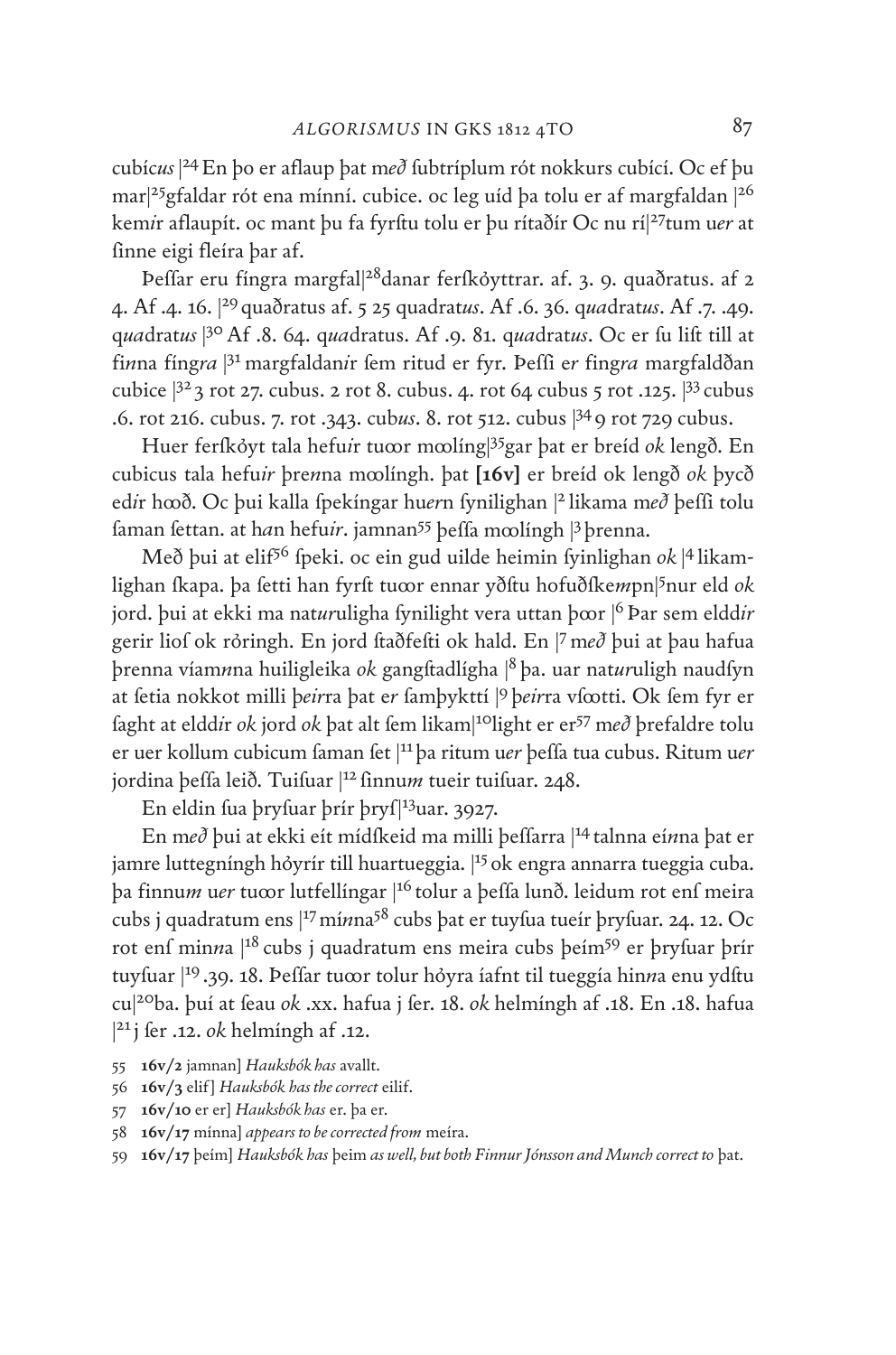Sua hafua ok .12. j fer .8. *ok* helmíng |<sup>22</sup> af .8. at fama h∞tti fkalt þu afalt luttekníngar finna millí <sup>[23</sup> tueggía cuba.

Sua ſkipadí gud tue*n*nar hofutſkepnur millí eldz |<sup>24</sup> *ok* íarðar. lopt *ok* vatn. oc hefuir uatn tua huiligleika af íorð oc |25 tu∞r tolur. En af elddí eín huiligleik *ok* eína tolu.

En lopt |26 hefu*ir* tua huilighleika af eldí *ok* tuꝏr tolur. En eín af íorð ok <sup>27</sup> eína tolu. Oc er eldd*ir* þuí lettarí en lopt fem .27. eru meí|<sup>28</sup>rí en .18.

En lopt þuí lettarí en uatn fem .18. eru meírí en .12. <sup>|29</sup> vatn þui lettara en jorð fem .12. eru meirí en .8.

Þetta <er> ful|30lígar at ſkilía60 j þ*eir*ri fig*ur*u er her er ſiðar gor oc kollud er cubus |31PErFectus

# Translation of the *Algorismus* in GKS 1812 4to

[**13v**] This art is called *algorismus*. First discovered by men of India, they used ten characters, which are so written: 0 9 8 7 6 5 4 3 2 1. The first character denotes one in the first place, the second two, the third three, and each according to how it is placed until the last, which is called a *cipher*. You shall write these characters from right to left as in Hebrew.

Each character denotes itself simply in the first place. But if it is in the second place, then it denotes X times itself. And in each place that you place some figure, then it always denotes ten parts more with respect to that place which points to the left, relative to the next place before. The cipher denotes nothing in itself, but it creates a place and gives the previous figures signification.

Next it is appropriate to know a three-fold distinction of the characters and of every number. Every number which is less that ten is called a digit.<sup>61</sup> Every number which is made from groups of ten is called an article,  $62$ whether it is bigger or smaller. But a number that is both an article and a digit is called a compound number.<sup>63</sup>

If you want to write some number, then examine if it is a digit and

- 60 **16v29–30** Þetta <er> fullígar at skilía] *Hauksbók has* Ma þ<et>ta fvlligaʀ skilia.
- 61 Literally, "finger."
- 62 Literally, "joint"; Latin "articulus."
- 63 *Samsett tala*, literally "composite number," is rendered as "compound number" to avoid confusion with the conventional definition of a composite number.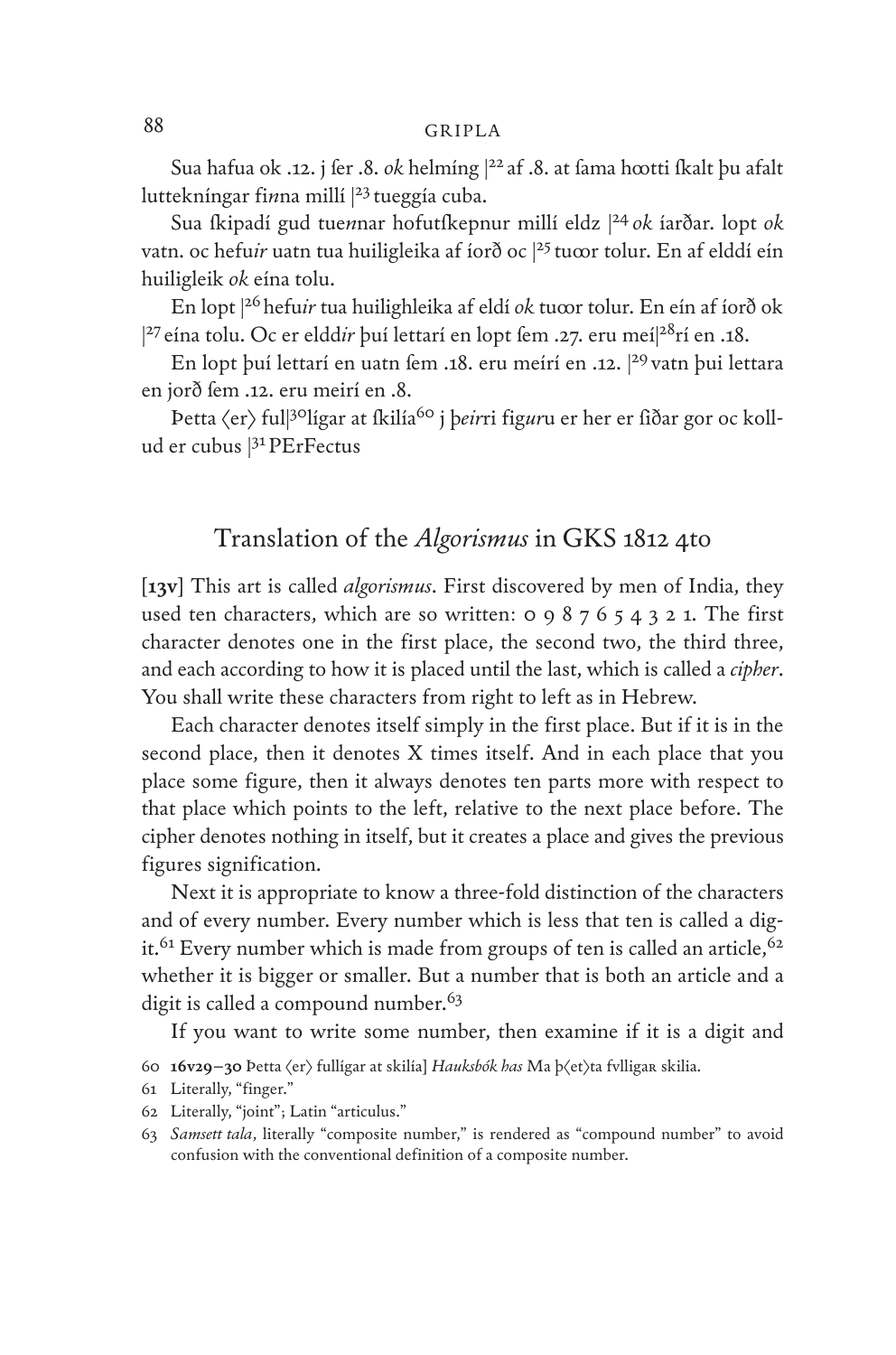write in the first place any figure such as needed, for example, 8. But if you want to write an article, then put a cipher before the figure, like this: 70. If you want to write a compound number, then set the figure<sup>64</sup> before the article, as here: 65.

A number is even if is made from groups of ten or if an even digit is in the front. A number is odd if the digit in front is odd. There are four even digits: 2, 4, 6, and 8. And the other four are odd digits: 3, 5, 7, and 9. But one is neither [even nor odd] because it is not a number but rather the origin of all number.<sup>65</sup>

There are seven branches of this art. The first branch is called addition, the second subtraction, the third doubling, the fourth dividing in half, the fifth multiplication, the sixth division, and the seventh to take a root. And there are two branches for this: One is to take a root of a squared number and another type is to extract a root from an octagonal number<sup>66</sup> which has the shape of a cube $67$ .

From the right you should take away from, add, and divide in half. From the left you should double, divide, multiply, and also extract both types of root.

If you want to add one number to another, then write the larger number above and set the smaller number even to it on the right. Then first add the figure [**14r**] up to the number which is farthest out to the right. And if this entire number is a digit, then write it in the same place. But if the number is a compound, then write the digit in the first place and add the article to that number which is in the next place before. But if an article results from the addition, then write a cipher in the first place and add the article to that number which stands next if some number is there, or, else, write it there alone. But if there is a cipher there, then remove it and set the article down there. Then add the other figures in the same way.

If you want to take one number away from another number, then write the two numbers as in addition and always set the smaller number below, otherwise even. Then you take away from the first figure the number that stands below if it is possible and, if something is left, write that in same

66 Literally, "eight-cornered number" (*átthyrnd tala*).

<sup>64</sup> Hauksbók has "fingr" ("digit") here.

<sup>65</sup> "Unity is the natural starting point of all number," from Nicomachus, *Introduction to Arithmetic*, ed. Martin Luther D'Ooge (New York: The Macmillan Company, 1926), 192.

<sup>67</sup> *verpill*, or, in German, *Würfel*.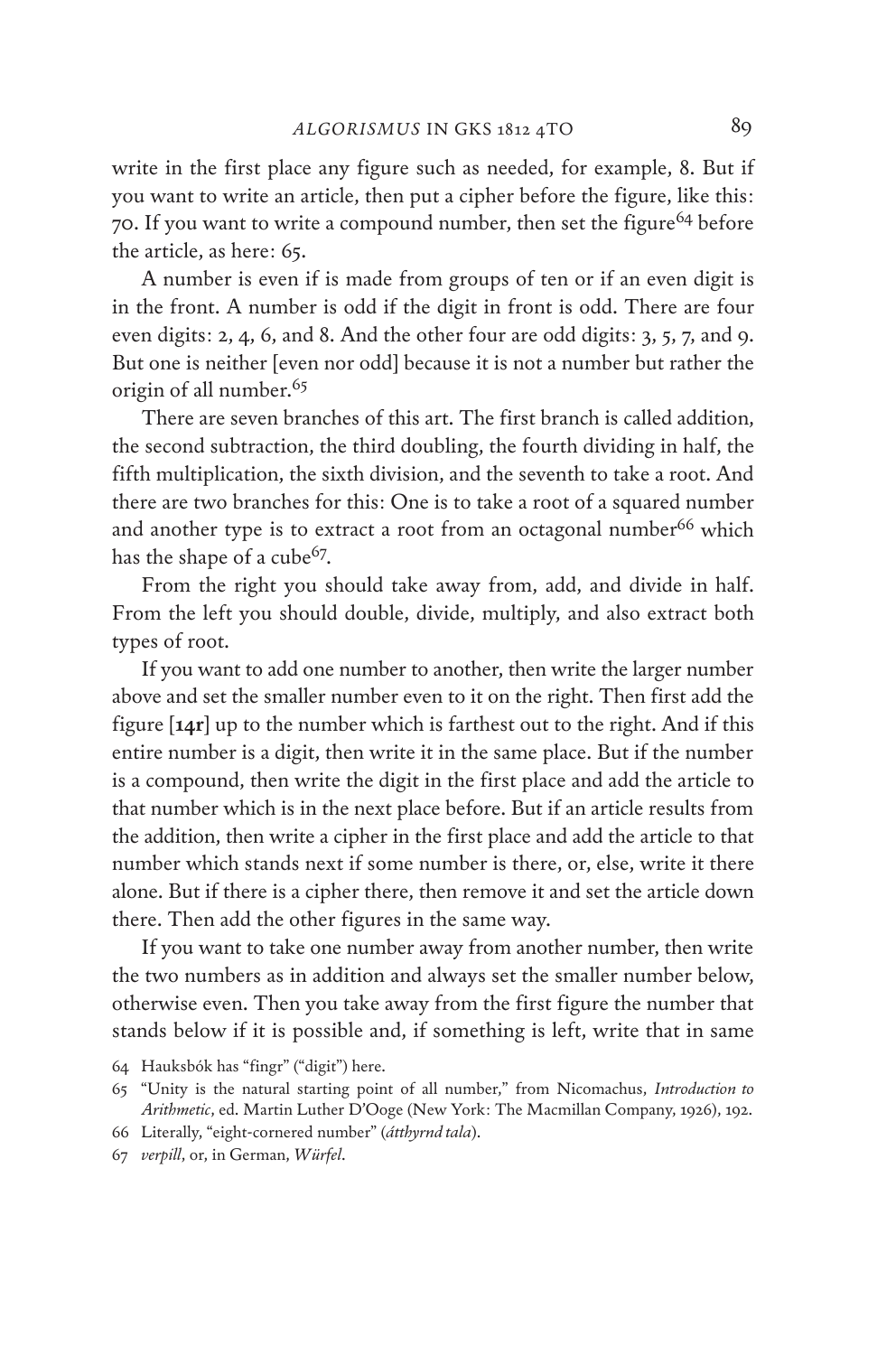place, or, else, put a cipher there. But if you cannot take away the first figure as that number which stands below is greater, then take one from the next figure and carefully note that this makes ten [added to the figure] in the first place. Then take from this the entire number as is below and [write] what remains in the same place. And if ciphers stand over above, then take one from that figure which stands next to the ciphers and write nine where the ciphers were, all the way until you come to the place where you want to take away from. And you will take from them ten as needed and write what is left in the same place.

If you want to double some number, then first write such number as you like. Next you double that figure which is farthest to the left hand and write in the next place that which remains as in addition. But if *semis*<sup>68</sup> stands over above in the outermost place, then add one since before there was an even<sup>69</sup> number which was divided in half.

But if you want to take half of a number, write such number as you want and take half of the first figure if it is even. But if it was odd, then divide in half that which remains from one less, take up the one and write over above that character which denotes half of any part,70 which we call *semis* and make so  $\gamma$ , and [if it is one, remove it and]<sup>71</sup> put a cipher in that place. Next take half of the second figure in the same way if it is even. But if it is odd, then take half from that which is even and just under that and make from this five, which is half of ten, in the place next to that. But if one stands in the second place, then take it up and write five in next place and put there a cipher where the one stood. A cipher does nothing unless some figure stands to the left of it. Now proceed forward in such way for as many figures as there are.

- 68 Latin for "a half-unit"; see Charlton Thomas Lewis and Charles Short, eds. *Latin Dictionary*. (Oxford: Clarendon Press, 1969).
- 69 This is clearly an error, which appears as well in Hauksbók (but not in AM 685 d 4to). The text is referring to the case in which the given number was the result of halving a previous number, resulting in a remainder of one-half. Hence the original number must have been odd ("óiofn"), not even ("iofn").
- 70 "Take up the one" refers to the one removed from the initial odd number. In some texts of the Indian calculus, the remainder one is written above the final digit of the result; here, a *semis* is written instead.
- 71 This text is missing both in GKS 1812 and in Hauksbók but is needed to explain that this instruction applies only to the case in which the first digit is a one.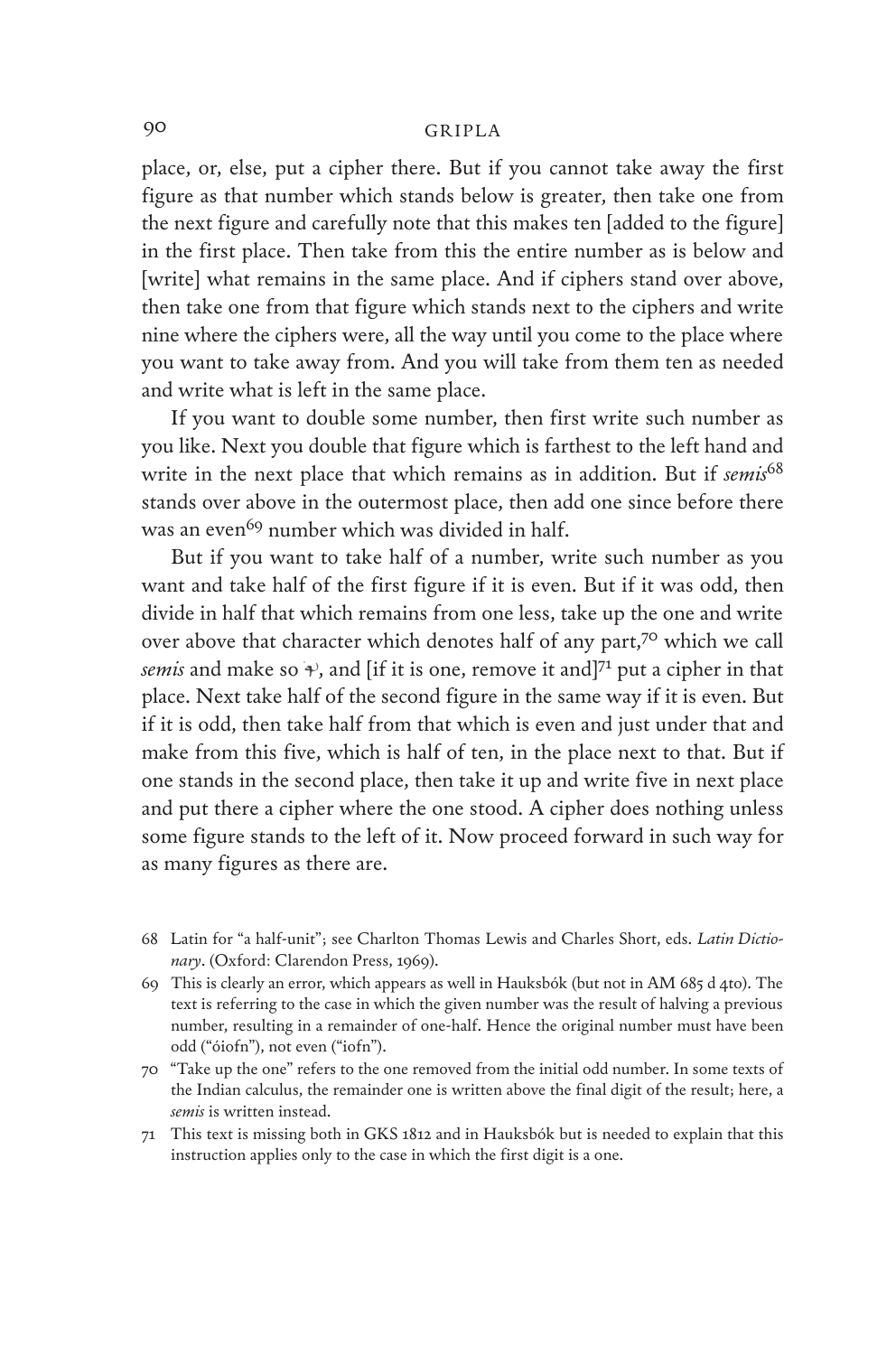If you wish to multiply [**14v**] one number by another, write the two rows of characters in that way that the outermost figure of that number which you multiply stands under the first character of the upper number, and each of the others of the lower number are to the left. Next you shall consider how much the larger figure which you want to multiply lacks from ten. And as many units as are lacking from ten, that is how often you should take the smaller number, that you want to multiply, from that number of tens.72 So that you understand this, multiply seven and nine. Nine is one less than ten, therefore you take one seven away from seventy, and then sixty-three remains. That is seven times nine. In the same manner you can attempt other numbers. Multiply the first figure correctly with each figure which stands under and write above each figure the multiple that it has, and to the left that which cannot be over it in the next place using correct addition. Then when this figure is multiplied, move the outermost of those that stand below under the next figure and multiply with that as with the first. And, if multiplication makes it an article, set a cipher over above and arrange the article to the left. But if both a digit and an article result from the multiplication, then write the digit over that figure which you multiplied and the article in the next place. But if only a digit results from the multiplication, then write it over above. If a cipher is in the upper number, then skip over it because nothing is a multiple of it. And also take care of this, that you remove those figures as are put above as soon as you have multiplied each, and write that digit in the place as belongs to each or a cipher if that is correct, and add that to that which stands to the left side as remains. If a cipher stands over that figure which you multiplied, then remove it if it becomes a digit after multiplication,73 otherwise leave it standing in place. If you doubt whether you have multiplied correctly, then divide apart the whole multiplied number with that number which stood under. And you will get the same number as you had first.

If you want to divide apart some number, then write the two rows of the characters and write the smaller number underneath. The larger number must be two, three, or more times greater. Set the foremost figure that stands under aligned with the first above and the others to the right, continuing as long as the ones underneath last. Next think about how

<sup>72</sup> The text does not mention for which cases this is a useful aid for multiplying digits.

<sup>73</sup> The text has *oc margfallda*, as does Hauksbók, but *af margfalldan* would make more sense.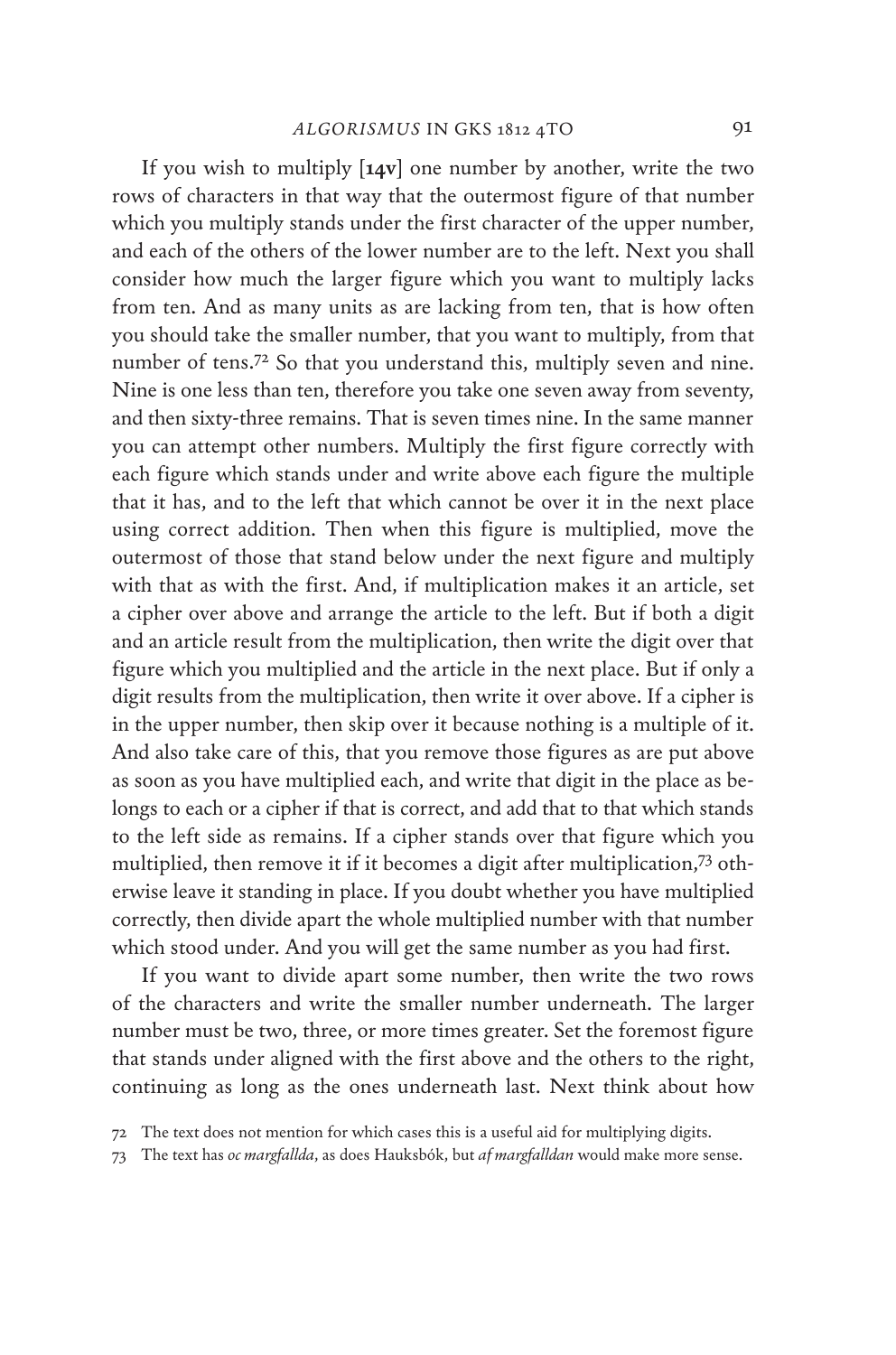often the first digit also is in the upper number so that equally often those which follow [**15r**] it are each in that number which stands over. Set that digit aligned with the outermost figure which stands under and yet above both rows. After that take the first from the first figure and each after the other equally often from the upper number. But if one number is under, then take it from the upper number. Next move each number that stands under over by one [place] and find another quotient. Set that by the first and take the lower number as often from the upper. Do that the same way as often as needed. If you are not able to find the lower number or figure in the upper, then set the foremost digit which stands underneath next to the first and others in same way to the right and then find the quotient in such a way, and move along the figures as needed. And write each of the quotients together above so many as needed. But if a cipher stands under, then skip over it because one cannot divide by that. Then when you come under the outermost figure and have divided it, you can no longer divide and then be careful to observe that number which remains, if it is anything. If you want to prove whether you have divided correctly, then multiply that number which stood under with the quotient and you will get the same number that you had at first. And if something remained after the division, then add that afterwards to what is multiplied and you will find the same number.

When you take any number and multiply it by itself, that is called a square, or a quadrate, and the first number which you multiply is called a root. Each number is the root of some number, but not every number is a square. If you want to find the root of some number, then first write such number as you like. And in the first place, which is odd, write under it the digit which you multiplied by itself, and take from that which is above or such as comes next to it. After that you double that same digit and that is called a duple. Then take away the digit and that is called subduple. Note the subduple and write the duple in the next place if it is a digit, but if it is an article write it where the digit stood formerly and set a cipher before it, or else a digit if it is a compound number. After that find a new digit, multiply it with the duple, and take from the upper number that number which you multiplied. After that multiply the digit by itself and take that number from the upper aligned over it. Then next double the digit, note it together with the former subduple, and set the duple in the next place as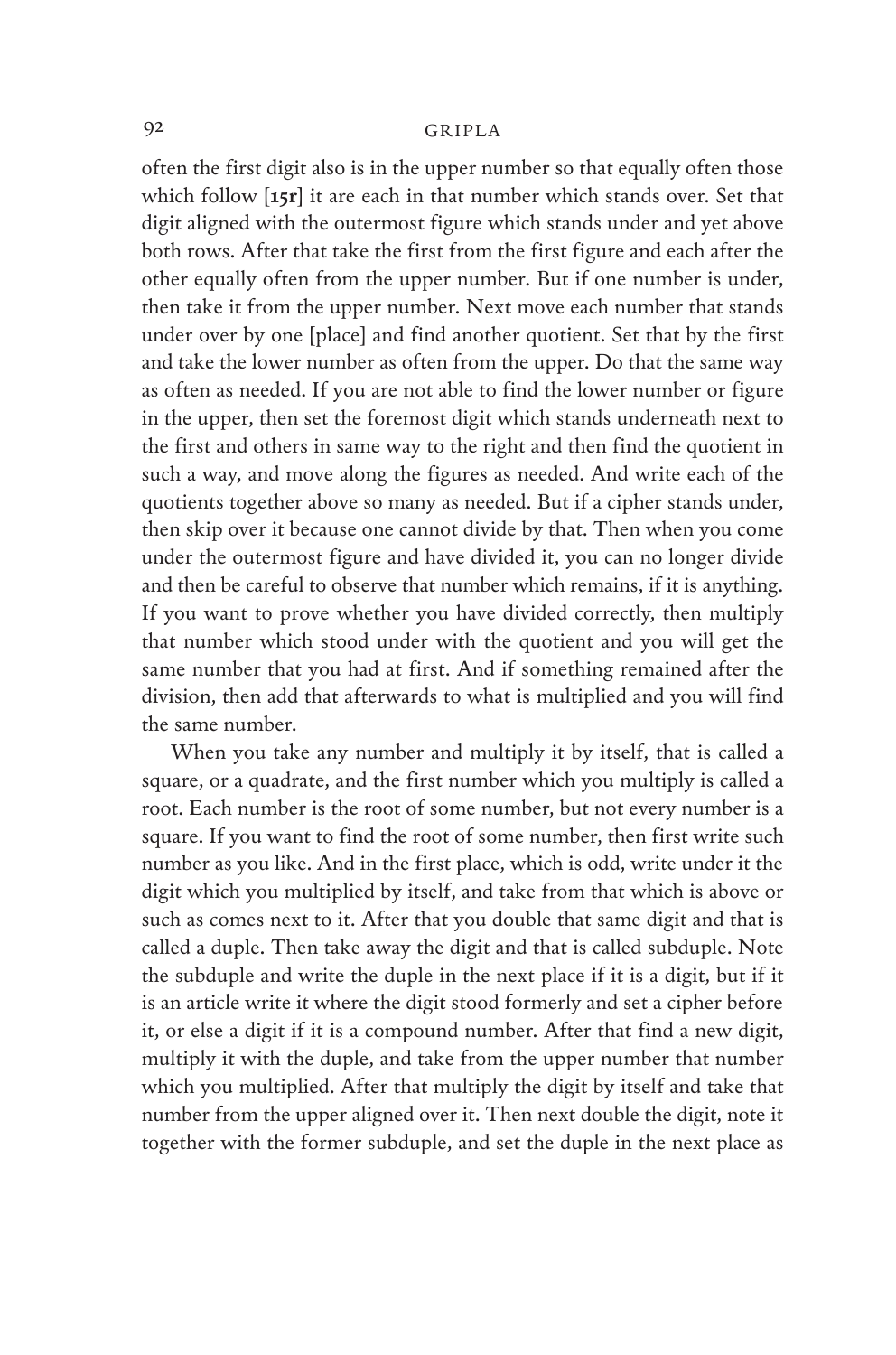before. Then find the next new digit, multiply it with both duples at once, move the former duple [**15v**] towards the other duple by one place, and add it there if an article remained there from that duple. Then multiply a new digit with both the duples and take that number from the upper aligned to the duple. Do this in the same way as often as needed, multiply the new digit with all the duples, and move those always over one until you come to the outermost place. If all of that number is used up which you wrote at the beginning, then that number was a square. And the root of that number is made up of the digits all together which you doubled together with the last digit which you found. Multiply the root by itself and you will have the same number as at first if you have worked correctly. If some of the number remains after you extract the root, then that number was not a square. And you add that number to that which you multiplied the root and you will get the first number. And that number together, the root and remainder, is the root for the larger number. If the first place of that number which you wrote was even, then find a digit under the next figure and multiply in the same way.

If you multiply correctly, then multiply a square number with itself and that number which comes from this multiplication is called a *cubicus*, or cubic, number. It is the same size on all sides. Moreover, the cube root is the same as for the square number: Each number74 is the root of some cubic number, or *cubicus*, but not every number is a cube.

If you want to find a cube root, note how big the number is and how many places it has. Then find the nearest digit in the farthest of the thousands place. We call places of the thousands all those which break only into thousands. That is the fourth, the seventh, the tenth, the thirteenth, and always jump over two places.

You shall start this work from the left. Multiply that digit which you found with itself cubically. That is twice multiplied, first by itself and a second time by that number which came from there. And next take from the upper number this entire number aligned with that digit itself and next triple the digit, skip over one place with that number, and set that number in the third place before it if it is a digit. But if that is an article, set there a cipher and the article in the next place. And if it is a compound number, set the digit in the same place and the article the next. Next find a new

74 Hauksbók has *tala* here, which is missing in GKS 1812.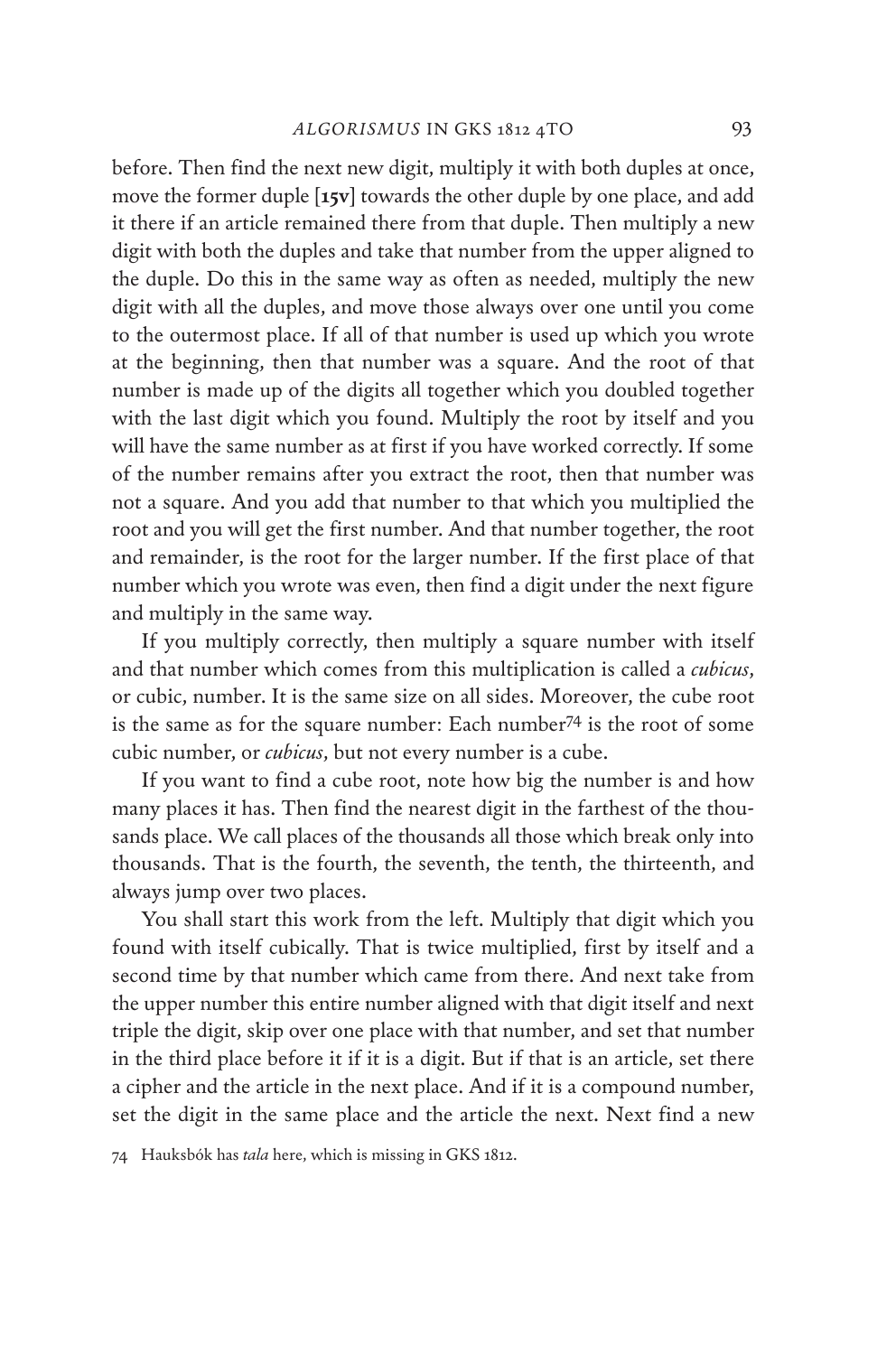digit in the next place, [**16r**] treble the number, which is called a triple, and multiply it with the figure which you found first, and which we call subtriple, and to the right of it multiply it with the triple. And then multiply it alone with that number which came from the multiplication, which we call the product. Then take this number as a whole from that upper one aligned over where the triple stood. Next multiply that same digit in itself cubically and take that number from that aligned over the digit itself. Take that digit and triple it here as the former and then find new digit. Multiply it with both the subtriple and the triple together and always move the older triple along as you do in smaller root extraction with duple, except here you shall always skip over one place and add still that same way triple to triple with correct addition. Continue in such way as long as needed and you come to the outermost place. And you shall with great care attend to, when you find the digits, that they not take so much from upper number that that number has75 no place when you multiply the triple or the other numbers when you multiply the later digit. Always keep subtriple with triple. And note that if ciphers come in a subtriple, nothing is a multiple or triple of them, but they keep to their own places as long as some figure is to the right of them. And what is least difficult is the addition of a triple, so that it always goes as written before in the addition art.

All the digits together, those which were subtriples and the outermost digits too, is the root of the larger number of that which you first wrote if the subtractions used up the whole number. And you multiply the subtriples by themselves cubically and you will find the first number. But if there is some remainder to the number after subtraction, then that number is not a cube. But still the remainder, with the subtriples, forms the root of some cube. And if you multiply the root of the smaller cubically and add the remainder to that number which comes from the multiplication, you can get the first number which you wrote. And now we write at the present no more about this.

These are the digits squared: 3 squared is 9, 2 squared is 4, 4 squared is 16, 5 squared is 25, 6 squared is 36, 7 squared is 49, 8 squared is 64, 9 squared is 81. And the art to find the digits multiplied is as written before. These are the digits cubed: 3 cubed is 27, 2 cubed is 8, 4 cubed is 64, 5 cubed is 125, 6 cubed is 216, 7 cubed is 343, 8 cubed is 512, 9 cubed is 729.

75 GKS 1812 has *hafin* here, but Hauksbók has *hafi*.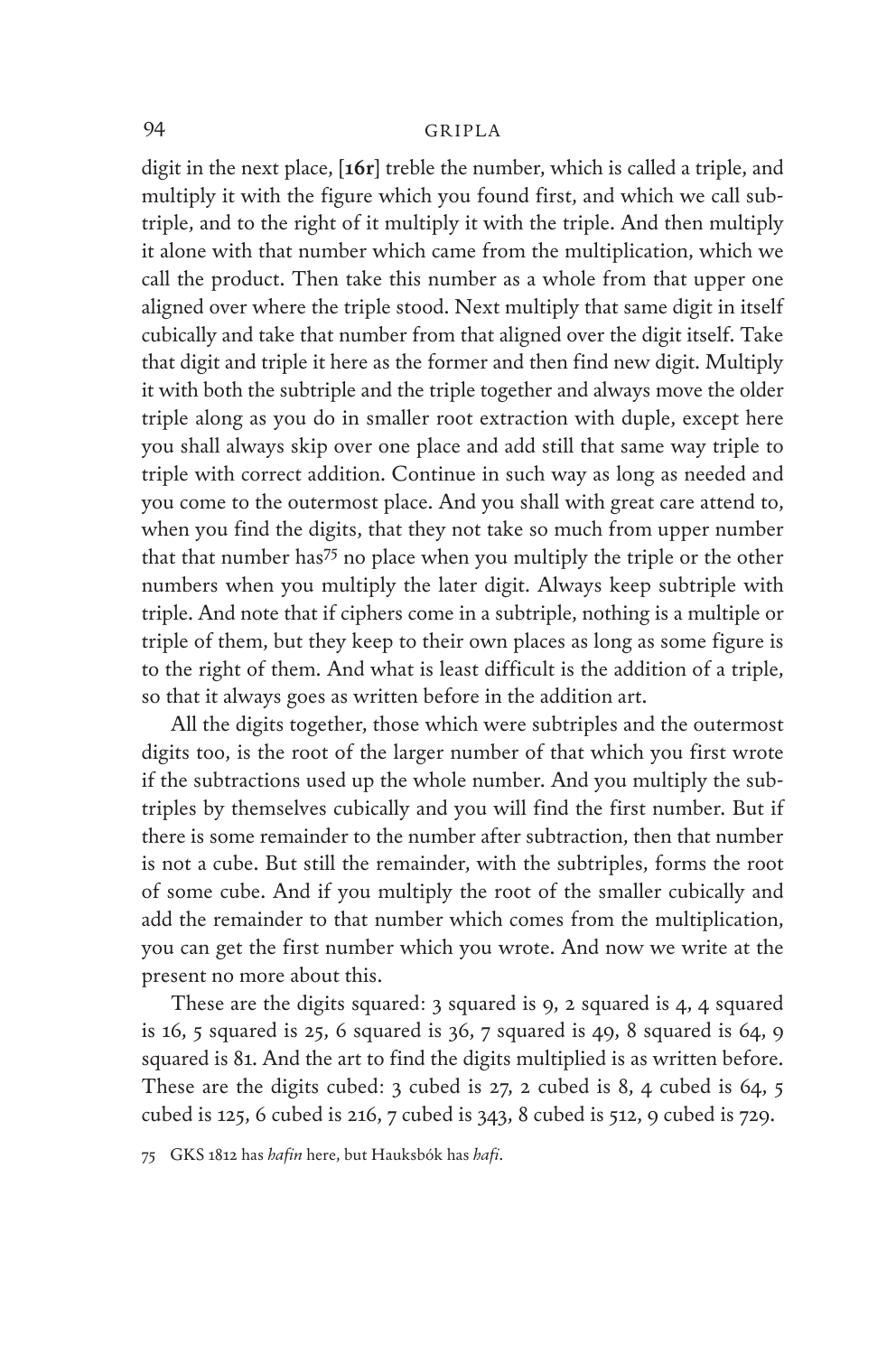Each square number has two dimensions, that is breadth and length. But a cubic number has three dimensions, that [**16v**] is breadth, length, and thickness or height. And therefore the sages say every visible body is put together with this number for it always<sup>76</sup> has these three dimensions.

Since eternal wisdom, the one God wanted to create a visible and bodily world, then he first made two of the outermost elements, fire and earth, because nothing can be naturally visible without them, as fire makes light and movement, but the earth is steadfast and unmoving. And since they have three unequal and opposite qualities, it was then a natural necessity to set something between them which reconciled their differences. And since, as said before, fire and earth, and every such thing that is of a bodily nature is composed out of a three-fold number, which we call cubic, then we write for this two cubes. We write the earth this way: twice times two twice, 2, 4, 8. But fire so: thrice three thrice, 3, 9, 27.

And since in this case no single mean<sup>77</sup> can be between these numbers, with only it being in equal proportion to both and of no other two cubes, then we find two proportional numbers in this manner: We multiply the root of the greater cube with the square of the smaller cube, that is twice two thrice: 2, 4, 12. And the root of the smaller cube with the square of the greater cube, that is thrice three twice: 3, 9, 18. These two numbers belong equally to the outer two cubes since seven and 20 has in itself 18 and half of 18, and 18 has in itself 12 and half of 12. And so has 12 in itself 8 and half of 8. You shall in the same way always find proportions between two cubes.

Thus God arranged two elements between fire and earth: air and water. And water has two qualities from earth and two numbers, but from fire one quality and one number. And air has two qualities from fire and two numbers, but one from earth and one number. And fire is as much lighter than air as 27 is greater than 18. And air is as much lighter than water as 18 is greater than 12. Water is as much lighter than earth as 12 is greater than 8.

This is to be more fully understood in that figure which is made here later and is called the *cubus perfectus*. 78

76 GKS 1812 has *jamnan* here, but Hauksbók has *avallt*.

<sup>77</sup> *miðskeið*

<sup>78</sup> This work is derived from my MA thesis in Medieval Icelandic Studies at the University of Iceland. I would like to thank Gunnar Harðarson for his encouragement, suggestions, and careful reading of the transcript and translation. His corrections have greatly improved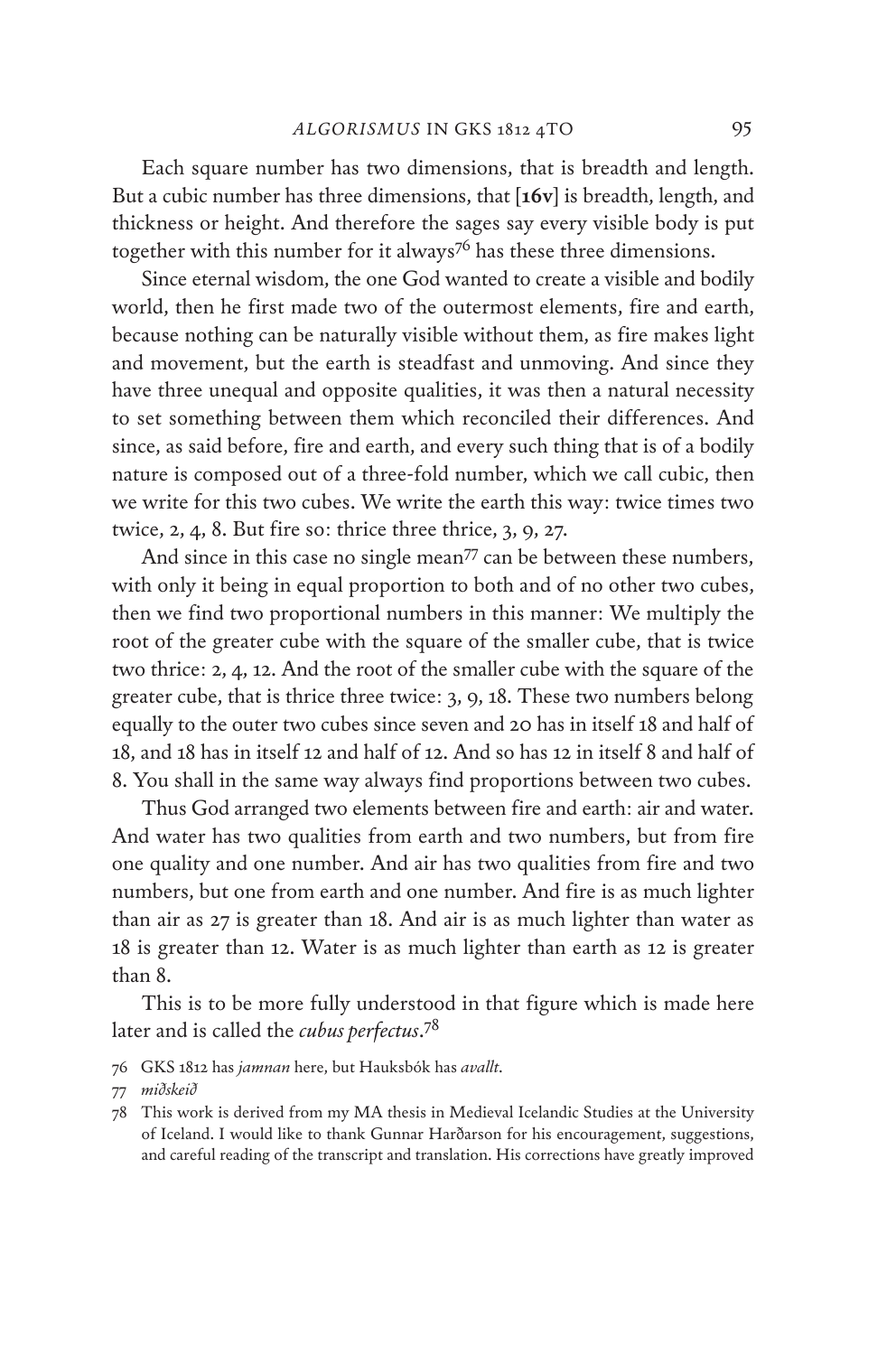#### BIBLIOGRAPHY

#### MANUSCRIPTS

*Stofnun Árna Magnússonar í íslenskum fræðum, Reykjavík*

GKS 1812 4to, 13v-16v. [*handrit.is*: https://handrit.is/en/manuscript/view/ is/GKS04-1812; *digitalesamlinger.hum.ku.dk*: http://digitalsamlinger.hum. ku.dk/Home/Samlingerne/33608]

*Den Arnamagnæanske Samling, Institut for Nordiske Studier og Sprogvidenskab, Københavns Universitet, Copenhagen*

- AM 544 4to, 90r-93r. [*handrit.is*: https://handrit.is/en/manuscript/view/ en/AM04-0544]
- AM 685 d 4to, 24v-29r. [*digitalesamlinger.hum.ku.dk*: http://digitalsamlinger.hum.ku.dk/Home/Samlingerne/8043]
- AM 736 III 4to, 4r-4v. [*digitalesamlinger.hum.ku.dk*: http://digitalsamlinger.hum.ku.dk/Home/Details/148601]

#### PRIMARY SOURCES

- *Hauksbók*. Ed. by Finnur Jónsson and E[iríkur]. Jónsson. Copenhagen: Thieles Bogtrykkeri, 1892–96.
- *Muḥammed ibn Mūsā al-Khwārizmī: Le calcul indien (Algorismus)*. Ed. by André Allard. Namur, Belgium: Société des Études Classiques, 1992.
- Nicomachus. *Introduction to Arithmetic*. Ed. by Martin Luther D'Ooge. New York: The Macmillan Company, 1926.
- Petrus de Dacia. *Petri Philomeni de Dacia In Algorismum Vulgarem Johannis de Sacrobosco Commentarius*. Ed. by Maximilianus Curtze. Copenhagen: A. F. Host & Fil. Bibliop. Reg., 1897.
- – –. *Petri Philomenae de Dacia et Petri de S. Audomaro Opera quadrivialia*. Ed. by Fridericus Saaby Pedersen. Copenhagen: Societas Linguae & Litterarum Danicarum, 1983.
- *Rara Mathematica*. Ed. by James Orchard Halliwell. London: John William Parker, 1839.
- William of Conches. *Guillelmi de Conchis: Glosae Super Platonem*. Ed. by Édouard A. Jeauneau. Turnhout: Brepols, 2006.

both. I would like also to thank Þórdís Edda Jóhannesdóttir, who pointed me to the blackand-white images of GKS 1812 4to at the Institut for Nordiske Studier og Sprogvidenskab in Copenhagen and answered numerous questions about the manuscript, and Margaret Cormack, who made many helpful suggestions in smoothing out the English translation. Finally, I wish to thank the anonymous reviewers for their thoughtful comments and suggestions, and the editors of *Gripla* for sharing with me a partial transcript of the *Algorismus* in GKS 1812 prepared by Stefán Karlsson. Any errors which remain are mine alone.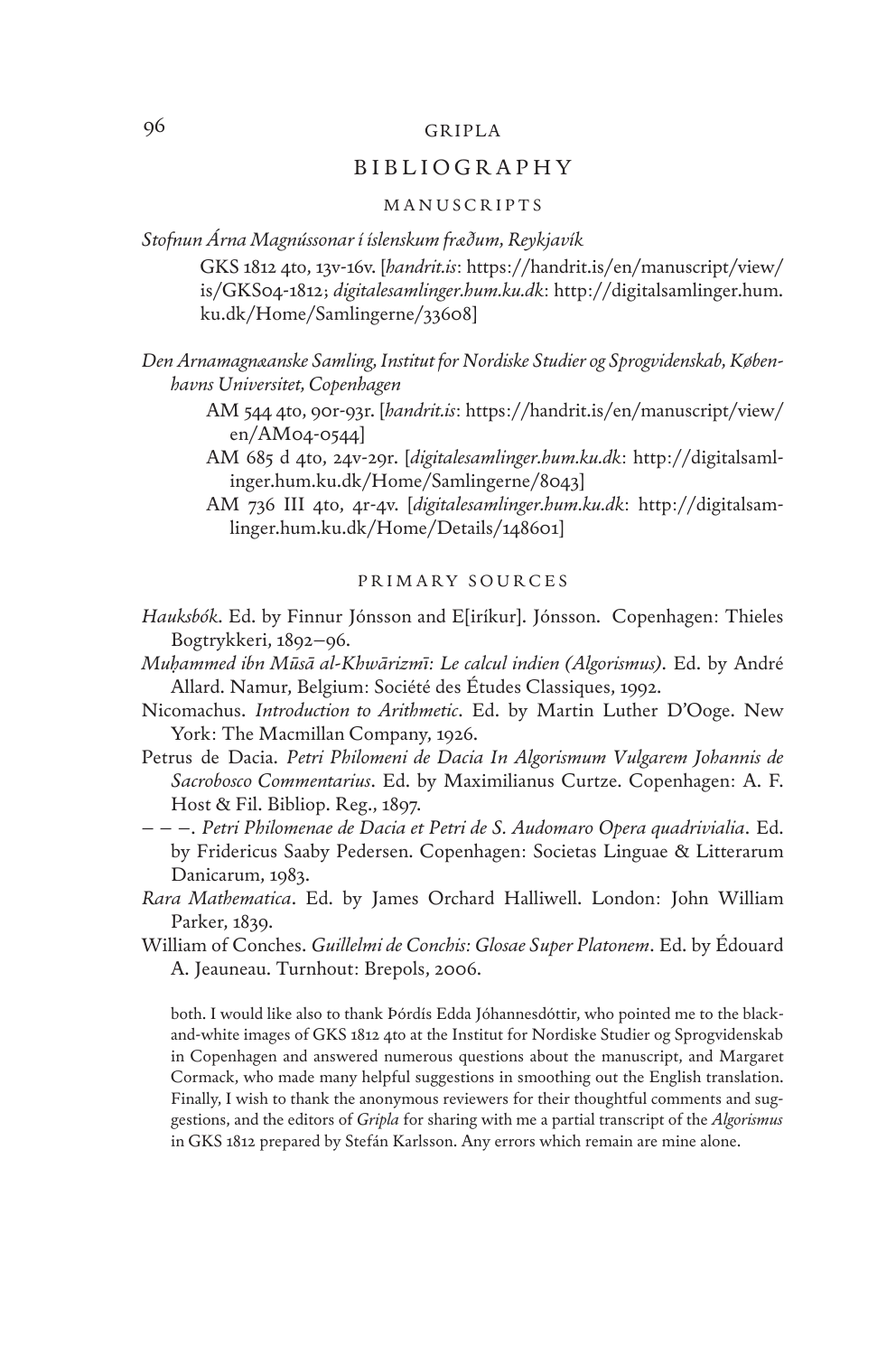#### SECONDARY SOURCES

- Allard, André. "The Influence of Arabic Mathematics in the Medieval West." *Encyclopedia of the History of Arabic Science*, ed. by Roshdi Rashed. London: Taylor & Francis, 1996, 2:514–55.
- "AM 544 4to: Hauksbók; Iceland and Norway, 1290–1360." https://handrit.is/ en/manuscript/view/en/AM04-0544.
- "AM 685 d 4to." *ONP: Ordbog over det norrøne prosasprog.* Copenhagen: Den Arnamagnæanske Kommission. https://onp.ku.dk/onp/onp.php?m135.
- "AM 736 III 4to." *ONP: Ordbog over det norrøne prosasprog.* Copenhagen: Den Arnamagnæanske Kommission. https://onp.ku.dk/onp.php?m136.
- Bekken, Otto B. "Algorismus of 'Hauksbók': An Old Norse Text of 1310 on Hindu-Arabic Numeration and Calculation." Agder: *Agder distriktshøgskole*, 1986. https://web.archive.org/web/20070928032455/http://home.hia.no/ ~ottob/ALGORISMUS.pdf
- Bekken, Otto B., and Marit Christoffersen. "Algorismus." *Medieval Scandinavia: An Encyclopedia*, ed. by Phillip Pulsiano and Kirsten Wolf. New York: Routledge, 2016, 8–9.
- Bekken, Otto B., Marit A. Nielsen, and Steinar Thorvaldsen. *Algorismus i Hauksbok: En norrøn regnetekst fra 1300-tallet*. Tromsø: Eureka Digital, 2010.
- Benedict, Suzan Rose. *A Comparative Study of the Early Treatises Introducing into Europe the Hindu Art of Reckoning*. Concord: The Rumford Press, 1914.
- Bouzari, Abdelmalek. "The Calculus of Al-Khwārizmī." A World in Fragments: Studies on the Encyclopedic Manuscript GKS 1812 4to, ed. by Gunnar Harðarson with Christian Etheridge, Guðrún Nordal, and Svanhildur Óskarsdóttir*.*  Forthcoming, 155–69.
- Folkerts, Menso. "Early Texts on Hindu-Arabic Calculation." *Science in Context* 14, nos. 1-2 (2002): 13–38.
- Gunnar Harðarson. "Medieval Encyclopedic Literature and Icelandic Manuscripts." *A World in Fragments: Studies on the Encyclopedic Manuscript GKS 1812 4to*, ed. by Gunnar Harðarson with Christian Etheridge, Guðrún Nordal, and Svanhildur Óskarsdóttir*.* Forthcoming, 13–38.
- Gunnar Harðarson and Stefán Karlsson. "Hauksbók." *Medieval Scandinavia: An Encyclopedia*, ed. by Phillip Pulsiano and Kirsten Wolf. New York: Routledge, 2016, 271–72.
- Hagland, Jan Ragnar. *Riksstyring og språknorm: Spørsmålet om kongens kanselli i norsk språkhistorie på 1200- og første halvdel av 1300-talet*. Dragvoll, 1984.
- Haraldur Bernharðsson. "Scribes and Scribal Practice in GKS 1812 4to." *A World in Fragments: Studies on the Encyclopedic Manuscript GKS 1812 4to*, ed. by Gunnar Harðarson with Christian Etheridge, Guðrún Nordal, and Svanhildur Óskarsdóttir. Forthcoming, 63–113.
- Kristín Bjarnadóttir. "Algorismus: Fornt stærðfræðirit í íslenskum handritum."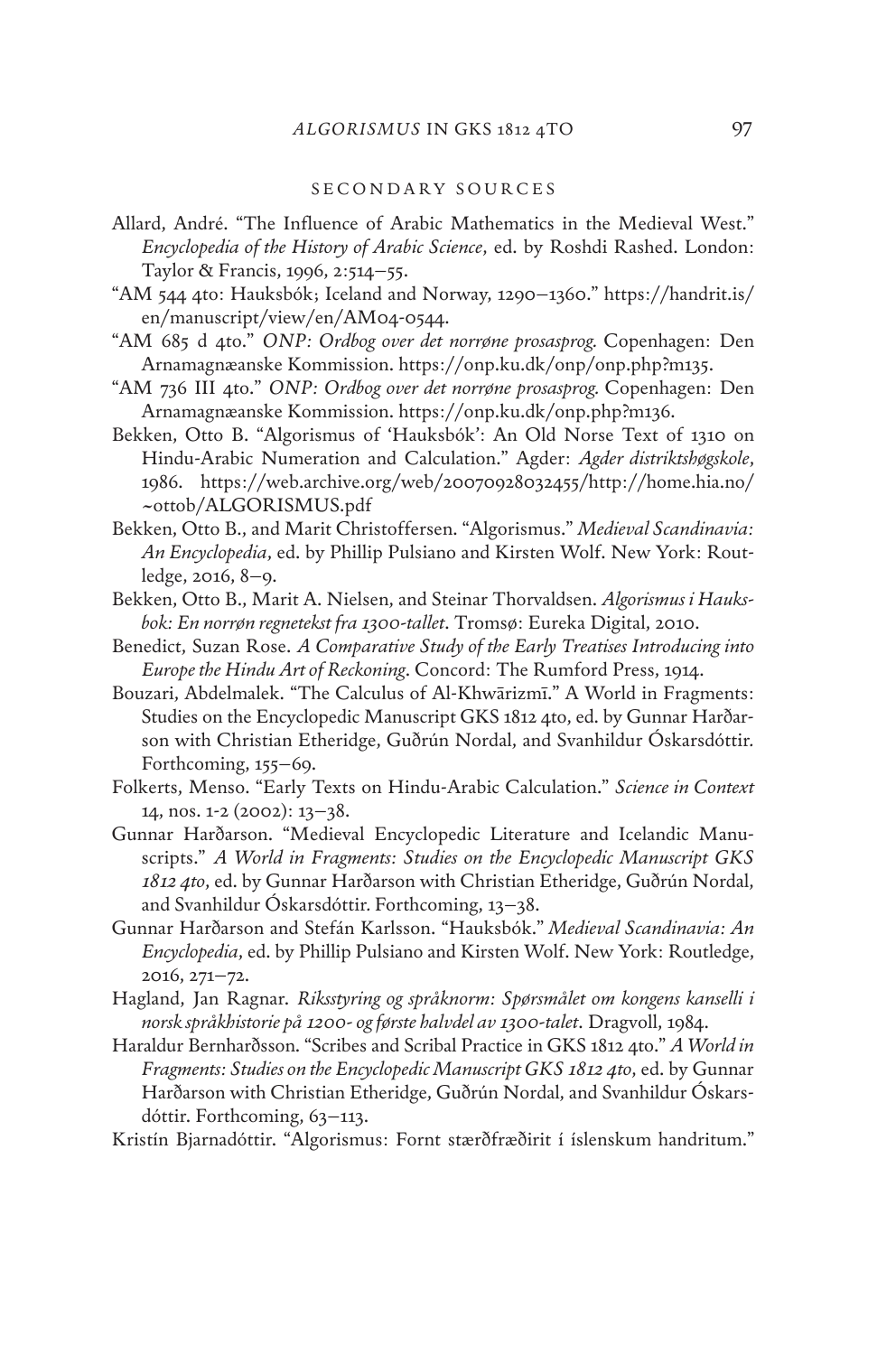*NETLA* (2004). http://wayback.vefsafn.is/wayback/20201017180549/ https://netla.hi.is/greinar/2004/001/index.htm.

- Kristín Bjarnadóttir and Bjarni V. Halldórsson. "Algorismus: Hindu-Arabic Arithmetic in GKS 1812 4to." *A World in Fragments: Studies on the Encyclopedic Manuscript GKS 1812 4to* , ed. by Gunnar Harðarson with Christian Etheridge, Guðrún Nordal, and Svanhildur Óskarsdóttir. Forthcoming, 171–91.
- – –. "The Norse Treatise Algorismus." *Actes du 10ème Colloque maghrébin sur l'histoire des mathématiques arabes*. Tunis: Association Tunisienne des Sciences Mathématiques, 2011.
- – –. "Ritgerðin Algorismus samanburður handrita." *Vísindavefur: Ritgerðasafn til heiðurs Þorsteini Vilhjálmssyni sjötugum 27. september 2010*. Reykjavík: Hið íslenska bókmenntafélag, 2010.
- Lewis, Charlton Thomas, and Charles Short, eds. *Latin Dictionary*. Oxford: Clarendon Press, 1969.
- "Menota Handbook 3.0." *Menota Nordic Text Archive*. Menota, 2019. https:// www.menota.org/HB3\_ch4.xml.
- Munch, P.A. "Algorismus, eller Anviisning til at kjende og anvende de saakaldte arabiske Tal, efter Hr. Hauk Erlendssons Codex." *Annaler for nordisk oldkyndighed og historie*, (1848): 353–75.
- Seip, Didrik Arup. *Norsk språkhistorie til omkring 1370*. 2. utgave. Oslo: Aschehoug, 1955.
- – –. *Palæografi: B Norge og Island*. Nordisk kultur 28B. Stockholm: Albert Bonniers forlag, 1954.
- Smith, David Eugene, and Louis Charles Karpinski. *The Hindu-Arabic Numerals*. Boston: Ginn & Company, 1911.
- Vágslid [=Vågslid], Eivind. *Norske logmannsbrev frå millomalderen: Ei skrifthistorisk etterrøking av logmannsbrev frå Oslo, Uppland, Skien, Tunsberg, Borgarting og Bohuslän*. Oslo: Det Norske Videnskaps-Akademi i Oslo, 1930.

#### ÁGRIP

*Algorismus* í GKS 1812 4to: Uppskrift og þýðing

**Efnisorð:** *Algorismus*, *Carmen de Algorismo*, GKS 1812 4to, Hauksbók, stafrétt útgáfa

Í þessari grein er birt stafrétt útgáfa þeirrar gerðar *Algorismus*, norrænnar þýðingar á *Carmen de Algorismo* eftir Alexander de Villadei (um 1170–um 1240), sem er að finna í alfræðihandritinu GKS 1812 4to 13v1–16v31. Sú gerð hefur ekki áður verið prentuð en hún hefur ýmis sérkenni, einkum skriftarfræðileg, svo og nokkur lesbrigði, sem greina hana frá þeirri gerð sem áður hefur verið gefin út og byggist á AM 544 4to sem er hluti Hauksbókar. Einnig er hér birt fyrsta enska þýðingin á Algorismus svo vitað sé.